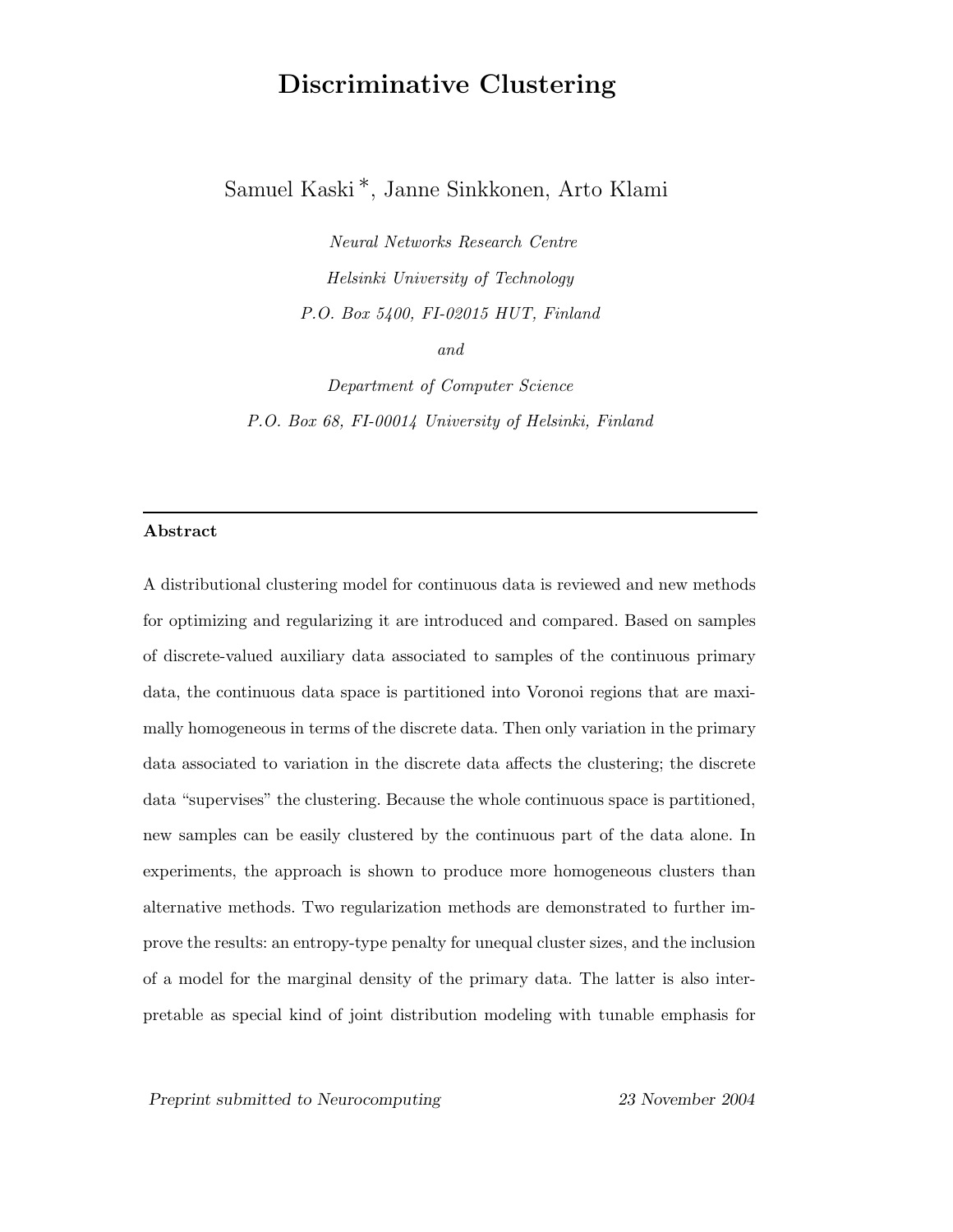discrimination and the marginal density.

Key words: Discriminative clustering, information metric, learning metrics, regularization, vector quantization

# 1 Introduction

Models exist for discovering components underlying co-occurrences of nominal variables [4,5,14], and for the joint distribution  $p(c, x)$  of continuous  $\mathbf{x} \in \mathbb{X} \subset \mathbb{R}^n$  and discrete data c [12,13,18]. We consider the related task of clustering the continuous primary data by conditional modelling such that the clusters become "relevant for" or "informative of" the discrete auxiliary data, i.e., capable of predicting  $p(c|\mathbf{x})$ . The discriminative approach is expected (and indeed found) to result in clusters more informative about c than those obtained by modeling the joint distribution. The continuity of  $x$  distinguishes the setting from that of (classic) distributional clustering [20,22,26].

The task, coined discriminative clustering (DC), is different from classification in that the number of clusters is not constrained to be equal to the number of classes, which for clustering purposes may be much too high or low. In DC, the derived cluster structure of the X-space is the primary outcome, even to the degree that the distributional parameters predicting  $p(c|\mathbf{x})$  within a cluster can be integrated out.

The main application area for DC is in data exploration or mining. Alterna-

<sup>∗</sup> The first two authors contributed equally to this work.

Corresponding author. Tel.: +358-9-451 8203; fax: +358-9-451 3277. Email address: Samuel.Kaski@hut.fi (Samuel Kaski).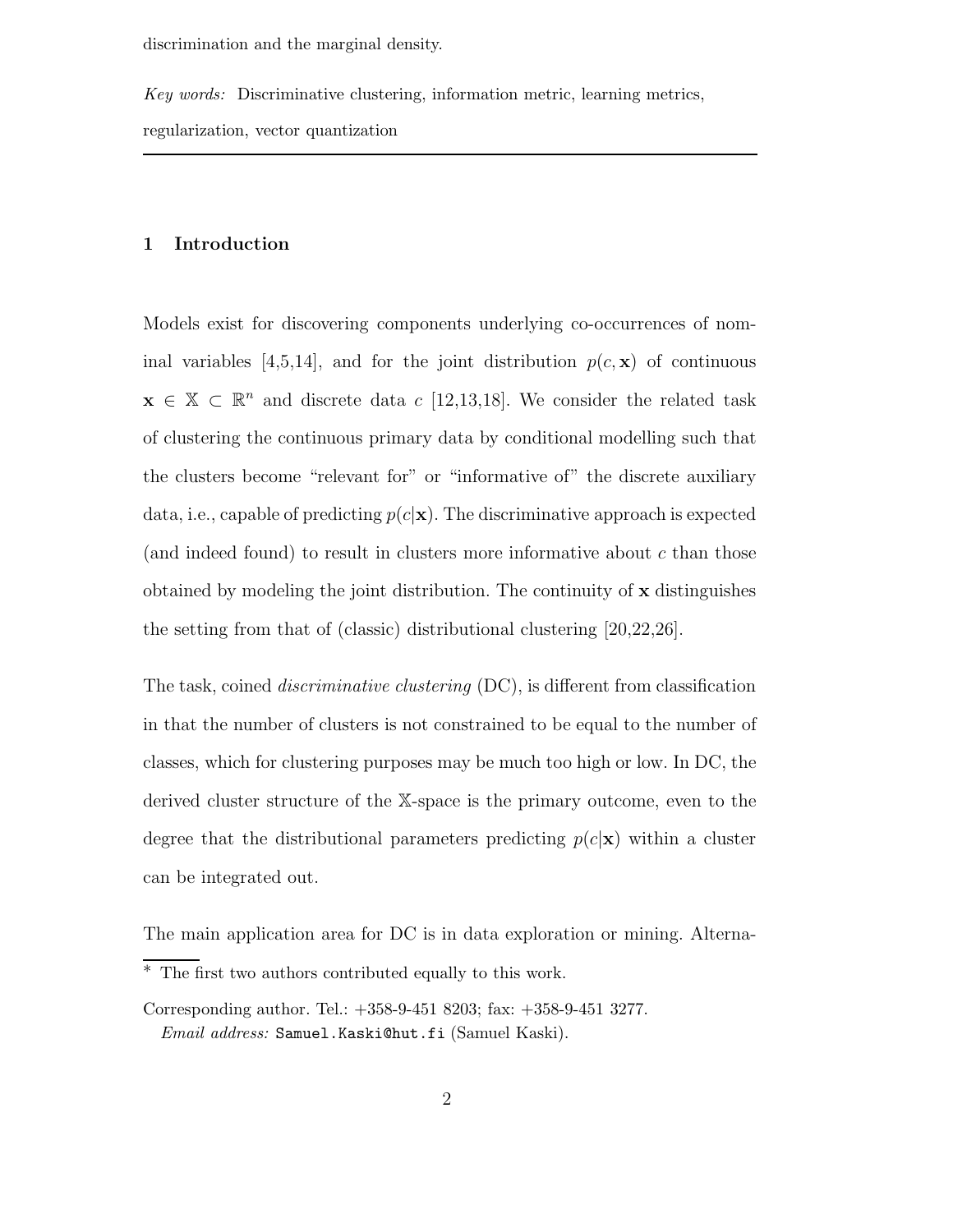tively, when c is interpreted as an existing probabilistic partitioning of  $X$ , DC can be used to alter the coarseness of the partitioning.

A prototypical application would be grouping of existing customers of a company on the basis of continuous covariates  $(x;$  including, for instance, coordinates of residence, age, etc.) into clusters that are informative of buying behavior of the customers across several product categories  $(c)$ . New real or potential customers can then be clustered even before they have made their first purchases. Other potential applications include finding prototypical gene expression patterns to refine existing functional classifications of genes [21], clustering of financial statements to discover different ways to descend into bankruptcy, and partitional clustering in general when a variable  $c$  is used to automatically guide the feature selection.

In this paper an earlier model for discriminative clustering [21] is reviewed and extended. On-line implementation of the earlier model was simple and it had interesting connections to neural computation, but for practical data analysis it had a shortcoming: It was formulated for distributions of data instead of finite data sets, which implies that it cannot take the uncertainty caused by the finiteness of the sample rigorously into account. In this paper we formulate discriminative clustering in Bayesian terms, which has the additional benefit that the parameters the earlier method inclulded for modeling the auxiliary data c can be integrated out from the cost function.

The model cannot be optimized directly by gradient-based algorithms, but we show that complementing a conjugate gradient algorithm with a smoothing of partitions gives comparable results to the much more time-consuming simulated annealing. To further improve performance, the model is additionally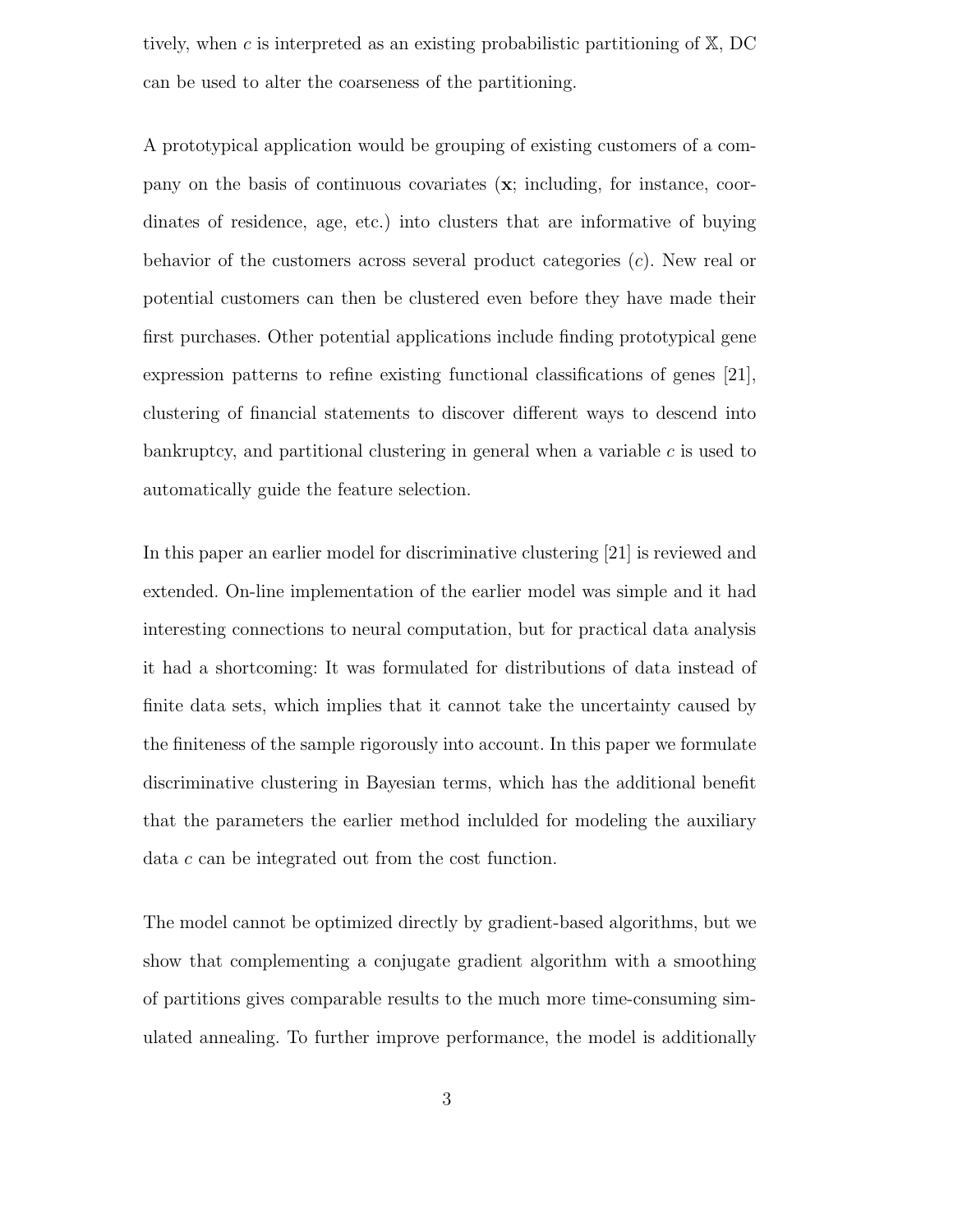regularized in two alternative ways: by penalizing from unequal cluster sizes, or alternatively by adding to the cost function a term modeling the primary data. The latter is equivalent to generative modeling of the full joint distribution  $p(c, \mathbf{x})$  of the primary and auxiliary data, but also interpretable as a tunable compromise between modeling  $p(\mathbf{x})$  and  $p(c|\mathbf{x})$ .

In experiments, all the proposed models outperform alternative mixture-based models in their task, and both of the regularization methods outperform pure DC. In most cases, the new Bayesian optimization method performs better than the older stochastic on-line algorithm, and requires less time for optimization.

# 2 Discriminative Clustering Model

We will start by reviewing the basic discriminative clustering model [15,21], and by simultaneously clarifying its relationship with maximum likelihood estimation. Although different than the original derivation, the perspective here makes a Bayesian extension possible.

The goal of discriminative clustering is to partition the primary data space into clusters that are (i) local in the primary space and (ii) homogeneous and predictive in terms of auxiliary data. (The connection between homogeneity and predictivity of the clusters is detailed below.) Locality is enforced by defining the clusters as Voronoi regions in the primary data space: x belongs to cluster  $j, \mathbf{x} \in V_j$ , if  $\|\mathbf{x} - \mathbf{m}_j\| \leq \|\mathbf{x} - \mathbf{m}_k\|$  for all k. The Voronoi regions are uniquely determined by the parameters  $\{\mathbf{m}_j\}$ .

Homogeneity is enforced by assigning a distributional prototype denoted by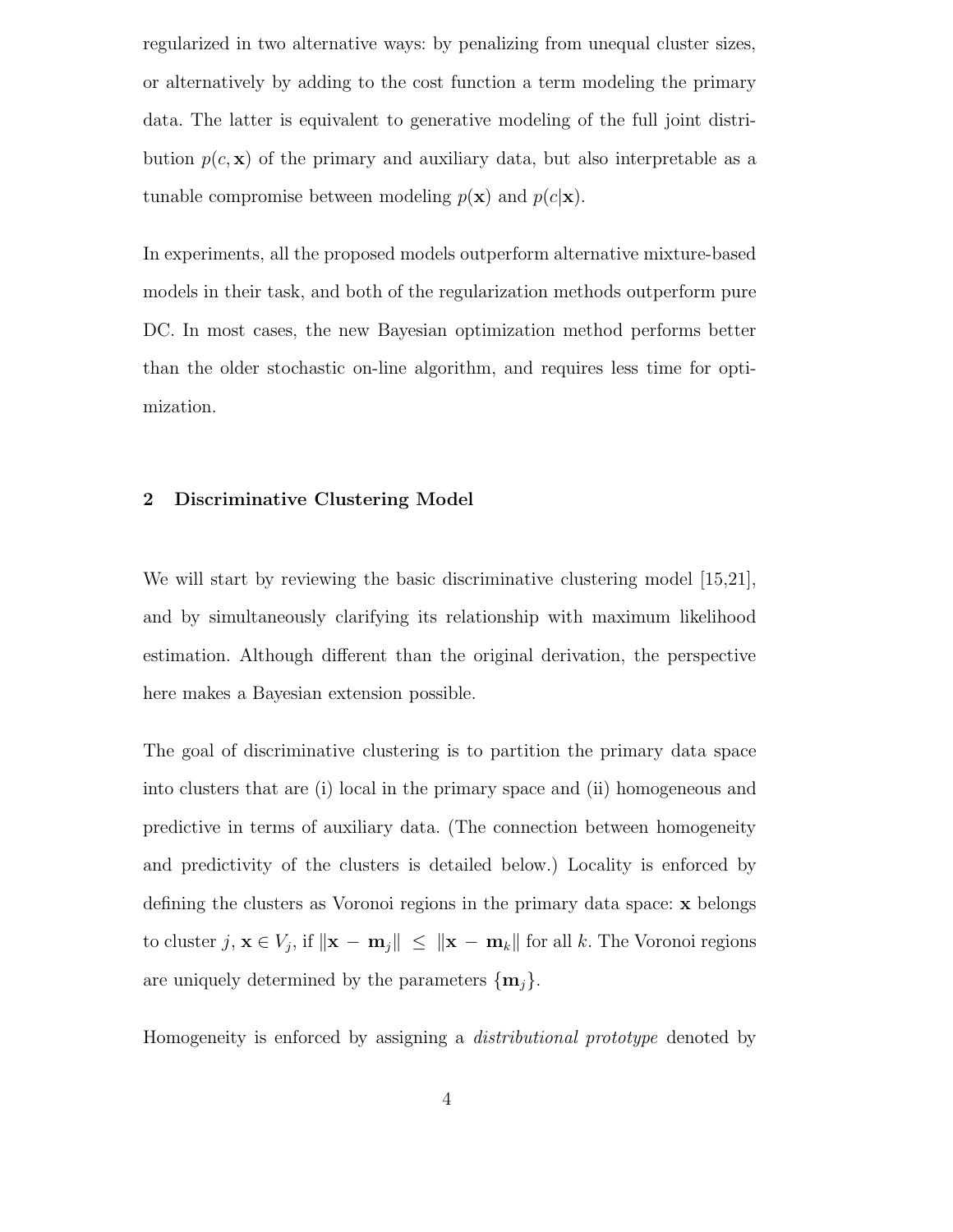$\psi_j \equiv p(c|\mathbf{x}, \mathbf{x} \in V_j)$  to each Voronoi region j, and searching for partitionings capable of predicting auxiliary data with the prototypes. The resulting model is a piecewise-constant generative model for  $c$  conditioned on  $x$ , with the log likelihood

$$
L = \sum_{j} \sum_{\mathbf{x} \in V_j} \log \psi_{j,c(\mathbf{x})} . \tag{1}
$$

The probability of class i within jth Voronoi region  $V_j$  is predicted to be  $\psi_{ji} = p(c_i|\mathbf{x}, \mathbf{x} \in V_j)$ , and  $c(\mathbf{x})$  denotes the class of sample **x**.

In summary, the assumed data generating mechanism is simple: The primary data **x** are covariates that determine the cluster membership  $j$  (the relationship is deterministic given the parameters of the clusters). The auxiliary data c is then generated by a cluster-specific multinomial having parameters  $\psi_{ji}$ . This generative mechanism is assumed throughout the paper.

Asymptotically for large data sets,

$$
L \propto -\sum_{j} \int_{V_j} D_{KL}(p(c|\mathbf{x}), \boldsymbol{\psi}_j) p(\mathbf{x}) d\mathbf{x} + \text{const.} ,
$$
 (2)

where  $D_{KL}$  is the Kullback-Leibler divergence between the prototype and the observed distribution of auxiliary data. This is the cost function of K-means clustering or Vector Quantization (VQ) with the distortion measured by  $D_{KL}$ . In this sense, maximizing the likelihood of the model therefore maximizes the distributional homogeneity of the clusters.

It can be shown [21] that maximizing (2) is equivalent to maximizing the mutual information between the auxiliary variable and the partitioning, which is a connection to models that use the empirical mutual information as a clustering criterion [2]. Asymptotically DC performs vector quantization in Fisher metrics, with the restriction of Voronoi regions being defined in the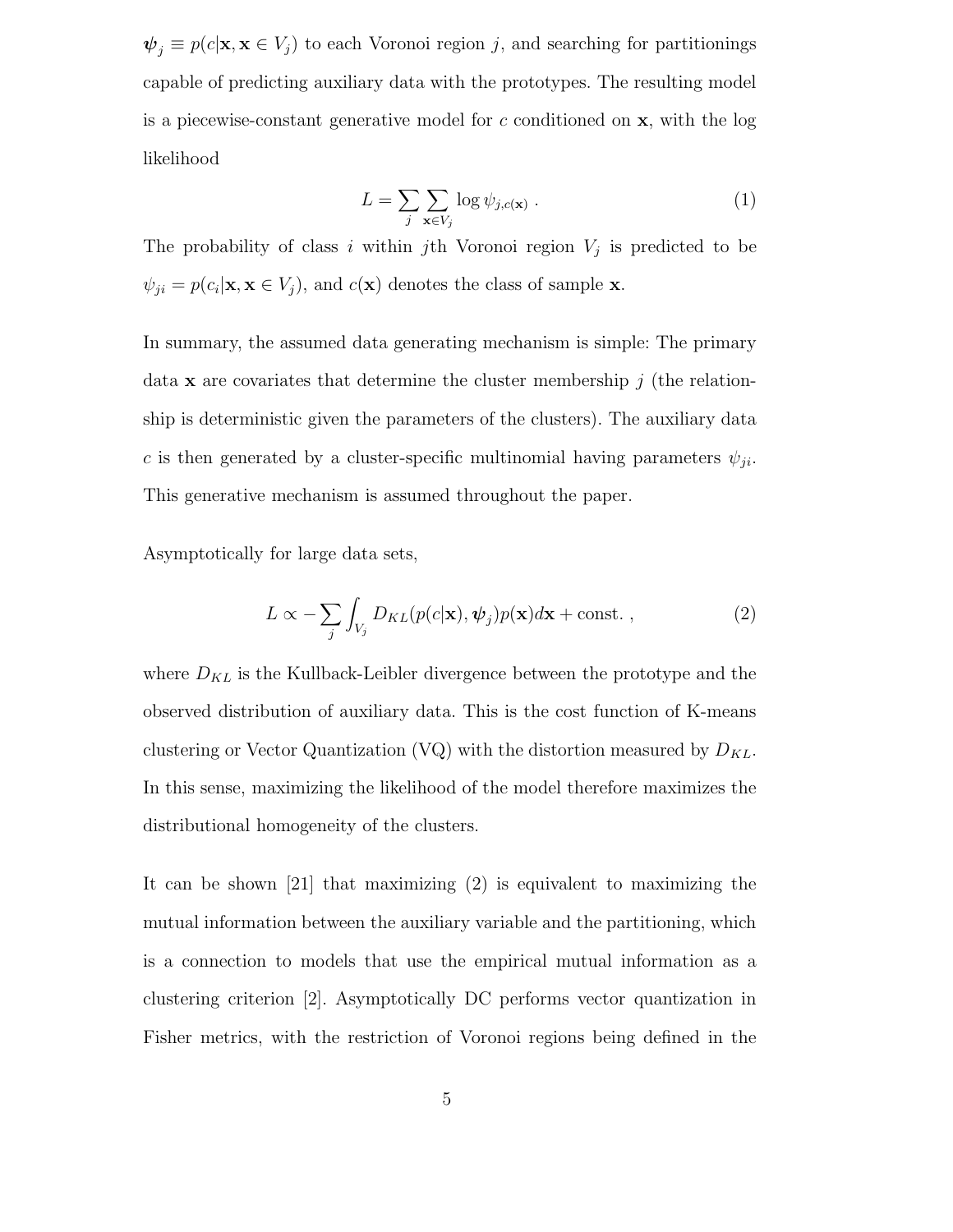original, usually Euclidean metric [15].

#### 2.1 Optimization

When discriminative clustering was introduced (although not under its current name), an on-line stochastic algorithm for optimizing the cost function (2) was derived [21]. The gradient of the cost is non-zero only at the borders of the Voronoi regions, and to overcome this difficulty, the regions are softened or smoothed. The resulting algorithm is briefly reviewed here.

The smoothing is performed by introducing membership functions  $y_j(\mathbf{x}; {\mathbf{m}_j})$ to (2). The values of the membership functions vary between 0 and 1, and  $\sum_j y_j(\mathbf{x}) = 1$ . The smoothed cost function is

$$
E'_{KL} = \sum_{j} \int y_j(\mathbf{x}; \{\mathbf{m}_j\}) D_{KL}(p(c|\mathbf{x}), \psi_j) p(\mathbf{x}) d\mathbf{x}.
$$
 (3)

One possible form for the memberships is the normalized Gaussian,

$$
y_j(\mathbf{x}) = Z(\mathbf{x})^{-1} e^{-\frac{\|\mathbf{x} - \mathbf{m}_j\|^2}{2\sigma^2}},
$$
\n(4)

where  $Z$  normalizes the sum to unity for each  $x$ . The value of the parameter  $\sigma$  controlling the smoothness can be chosen with a validation set.

The smoothed cost is then minimized with the following algorithm. Denote the i.i.d. data pair at the on-line step t by  $(\mathbf{x}(t), c(t))$  and index the (discrete) value of  $c(t)$  by i, that is,  $c(t) = c_i$ . Draw two clusters, j and l, independently with probabilities given by the values of the membership functions  $\{y_k(\mathbf{x}(t))\}_k$ . To keep the distributional parameters summed up to unity, reparameterize them by the "soft-max",  $\log \psi_{ji} = \gamma_{ji} - \log \Sigma_m \exp(\gamma_{jm})$ . Adapt the prototypes by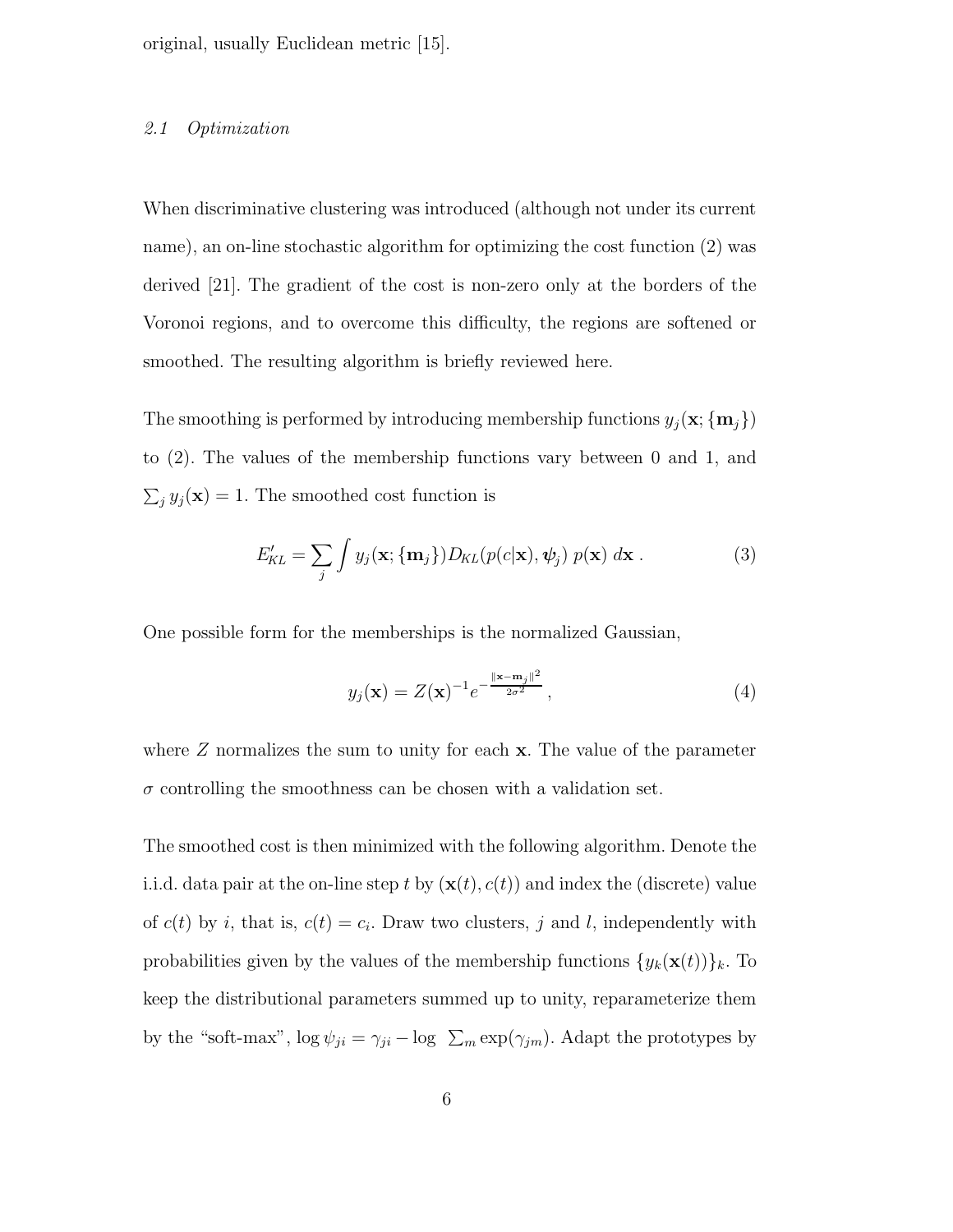$$
\mathbf{m}_j(t+1) = \mathbf{m}_j(t) - \alpha(t) \left[ \mathbf{x}(t) - \mathbf{m}_j(t) \right] \log \frac{\psi_{li}(t)}{\psi_{ji}(t)}
$$
(5)

$$
\gamma_{jm}(t+1) = \gamma_{jm}(t) - \alpha(t) \left[ \psi_{jm}(t) - \delta_{mi} \right] , \qquad (6)
$$

where  $\delta_{mi}$  is the Kronecker delta. Due to the symmetry between j and l, it is possible (and evidently beneficial) to adapt the parameters twice for each t by swapping j and l in  $(5)$  and  $(6)$  for the second adaptation. Note that no updating of the **m** takes place if  $j = l$ ; then  $\mathbf{m}_j(t+1) = \mathbf{m}_j(t)$ . During learning the parameter  $\alpha(t)$  decreases gradually toward zero according to a schedule that, to guarantee convergence, must fulfill the conditions of the stochastic approximation theory.

For finite data, the algorithm maximizes the conditional likelihood (1)—by heuristically smoothing the clusters to get a computable gradient.

# 3 MAP Estimation of Clusters of DC

The earlier discriminative clustering algorithm [21] was motivated by maximization of the empirical mutual information. Asymptotically, for large amounts of data, mutual information is a justified measure of homogeneity or dependency. Maximization of mutual information was re-interpreted in the previous section as maximum likelihood estimation, which uses smoothed cluster memberships as an optimization trick. The new interpretation opens up the possibility of Bayesian extensions. For small data sets an alternative, potentially better behaving form of discriminative clustering is obtained by marginalizing the likelihood (1), as introduced next. It turns out that the distributional prototypes  $\{\psi_j\}$  can be analytically integrated out from the posterior distribution of  $\{\mathbf{m}_j\}$  and  $\{\psi_j\}$  given data, to leave only the parameters  $\{\mathbf{m}_j\}$  of the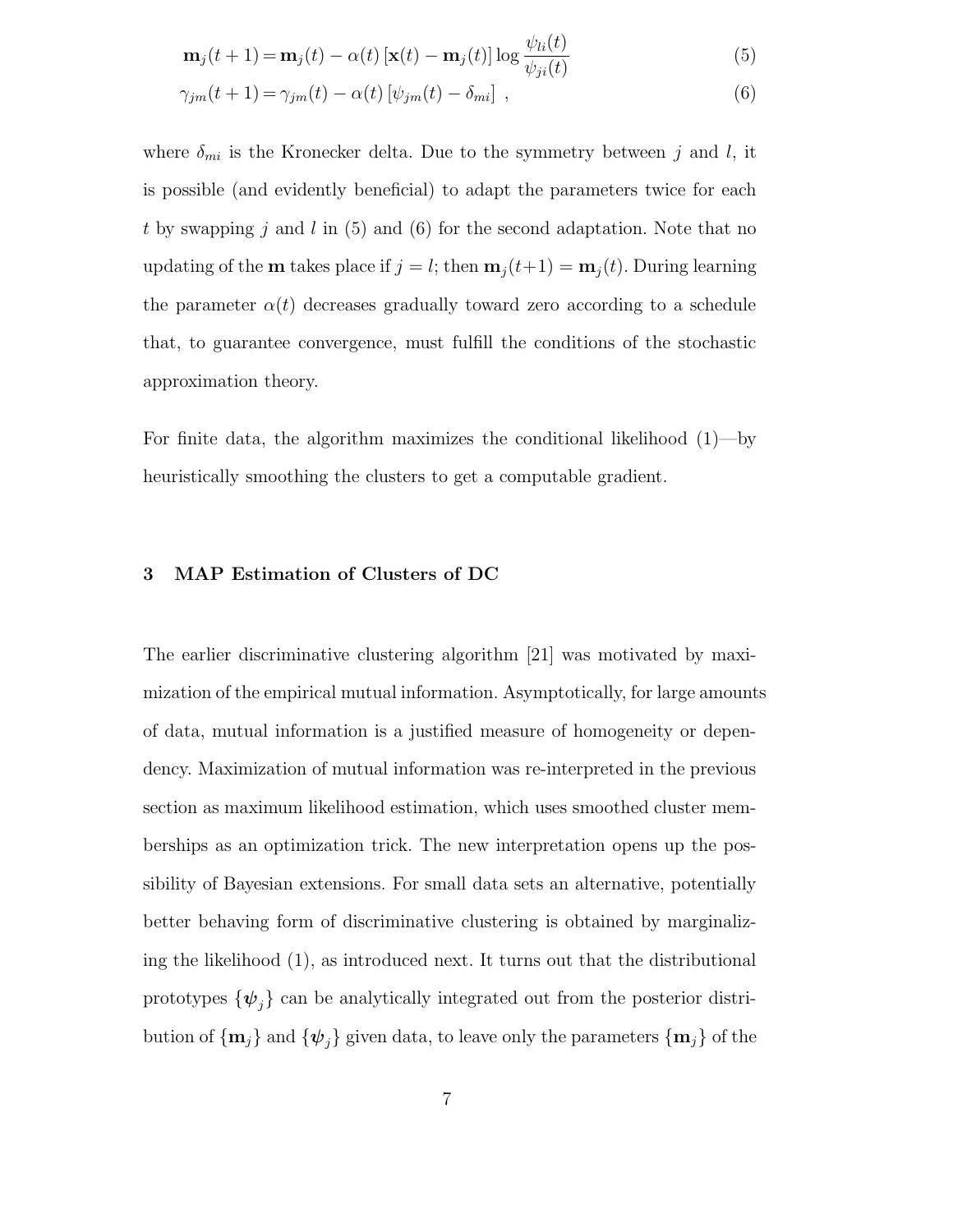Voronoi regions. This is convenient and should improve the results by taking into account the uncertainty associated with the  ${\psi_i}$ . Our goal is to partition the primary space instead of predicting the classes by the  $\{\psi_j\}$ , and hence the predictions are not needed.

The auxiliary data are denoted by  $D^{(c)}$ , and the primary data by  $D^{(x)}$ . We then wish to find the set of clusters  $\{m_i\}$  which maximizes the marginalized posterior (the integration is over all the  $\psi_j$ )

$$
MAP_{DC} = p(\{\mathbf{m}_j\}|D^{(c)}, D^{(x)}) = \int_{\{\psi_j\}} p(\{\mathbf{m}_j\}, \{\psi_j\}|D^{(c)}, D^{(x)})d\{\psi_j\} . \tag{7}
$$

In this paper, the improper prior  $p(\{\mathbf{m}_j\}, \{\psi_j\}) \propto p(\{\psi_j\}) = \prod_j p(\psi_j)$  is used, where the factors  $p(\psi_j) \propto \prod_i \psi_{ji}^{n_i^0-1}$  are Dirichlet priors with the parameters  $n_i^0$  common to all j. Dirichlet distribution is the conjugate prior for the multinomial distribution, and is therefore convenient. By Bayes rule and marginalization, the posterior  $\frac{1}{1}$  is then given by

$$
MAP_{DC} \propto
$$
\n
$$
\int_{\{\psi_j\}} p(D^{(c)}|\{\mathbf{m}_j\}, \{\psi_j\}, D^{(x)}) p(\{\psi_j\}) d\{\psi_j\} = \prod_j \int_{\psi_j} p(D_j^{(c)}|\psi_j) p(\psi_j) d\psi_j
$$
\n
$$
\propto \prod_j \int_{\psi_j} \prod_i \psi_{ji}^{n_i^0 + n_{ji} - 1} d\psi_j = \prod_j \frac{\prod_i \Gamma(n_i^0 + n_{ji})}{\Gamma(N^0 + N_j)}.
$$
\n(8)

Here  $n_{ji}$  is the number of samples of class i in cluster j,  $N_j = \sum_i n_{ji}$ , and  $N^0 = \sum_i n_i^0$ .

The final objective function (8) is thus the posterior probability of the cluster centroids given the data. Assuming the DC task, the objective is meaningful for comparing various alternative methods, and it can be used as an optimization

<sup>&</sup>lt;sup>1</sup> Actually marginalized maximum likelihood here, since the prior for  $\{\mathbf{m}_j\}$  is improper.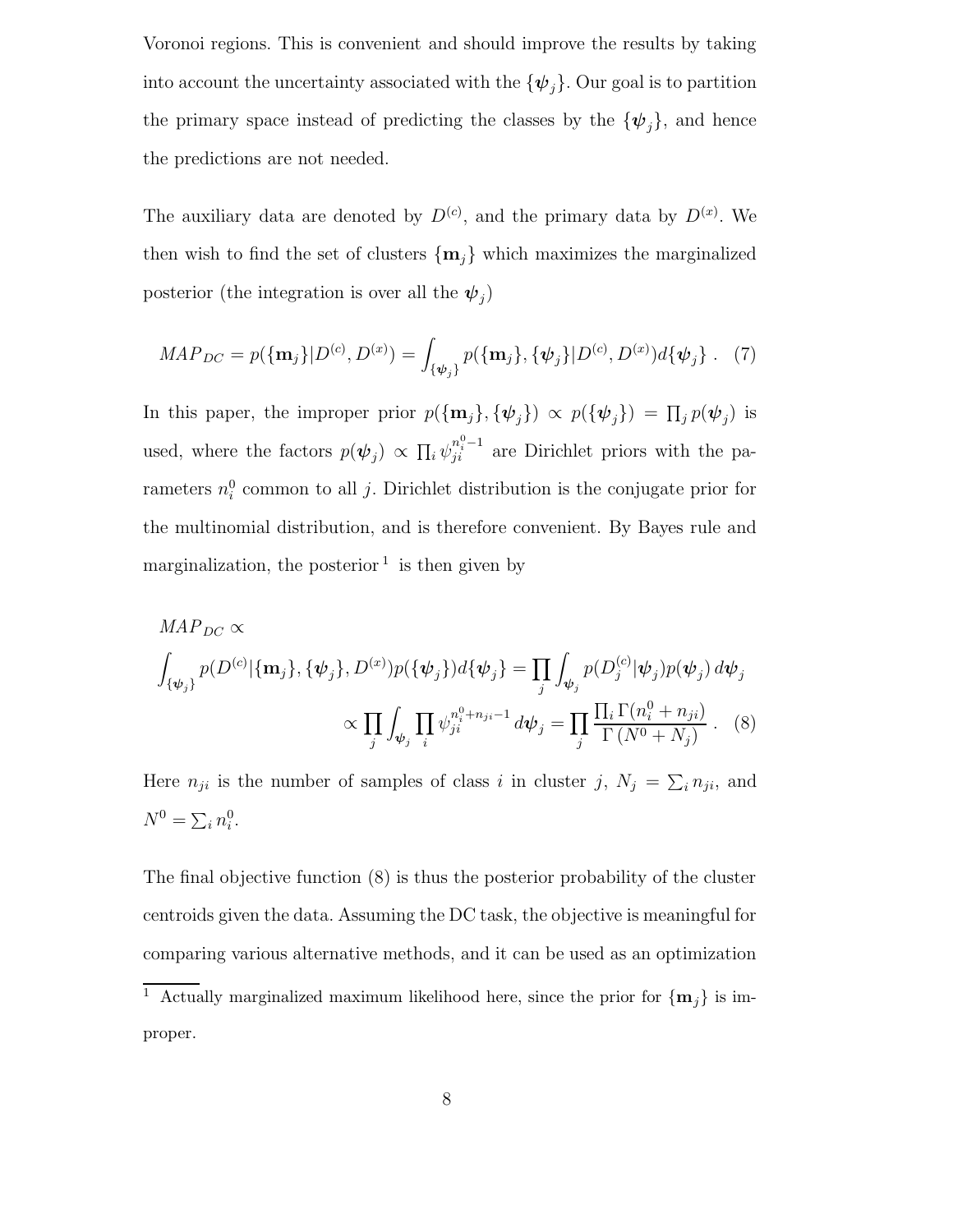criterion by searching the maximum a posterior (MAP) estimate. In practice, we use the logarithm of the posterior

$$
\log p(\{\mathbf{m}_j\}|D^{(c)}, D^{(x)}) = \sum_{ij} \log \Gamma(n_i^0 + n_{ji}) - \sum_j \log \Gamma(N^0 + N_j) + const. (9)
$$

for computational simplicity. Notice that the connection to the mutual information is retained in the marginalization process. Maximizing the posterior asymptotically maximizes the mutual information between clusters and auxiliary data (Appendix A).

#### 3.1 Optimization

Plain marginalized DC is unsuitable for gradient-based optimization for the same reason as the infinite-data cost (2): the gradient would be affected only by samples at the (typically zero-probability) border of the clusters. This problem was earlier avoided by a smoothing approach, and similar smoothing is possible also in the marginalized DC. The smoothed "number" of samples is  $n_{ji} = \sum_{c(\mathbf{x})=i} y_j(\mathbf{x})$ , where  $c(\mathbf{x})$  is the class of **x** and  $y_j(\mathbf{x})$  is a smoothed cluster "membership function," as defined in (4). In the experiments, the smoothing is only used for optimization; no smoothing is used when evaluating the clustering results. The value for the smoothing parameter  $\sigma$  is again selected by validation.

The smoothed MAP objective function (9) becomes

$$
\log p(\{\mathbf{m}_j\}|D, X) =
$$

$$
\sum_{ij} \log \Gamma\left(n_i^0 + \sum_{c(\mathbf{x})=i} y_j(\mathbf{x})\right) - \sum_j \log \Gamma\left(N^0 + \sum_{\mathbf{x}} y_j(\mathbf{x})\right) + const. \quad (10)
$$

For normalized Gaussian membership functions (4), the gradient of the objec-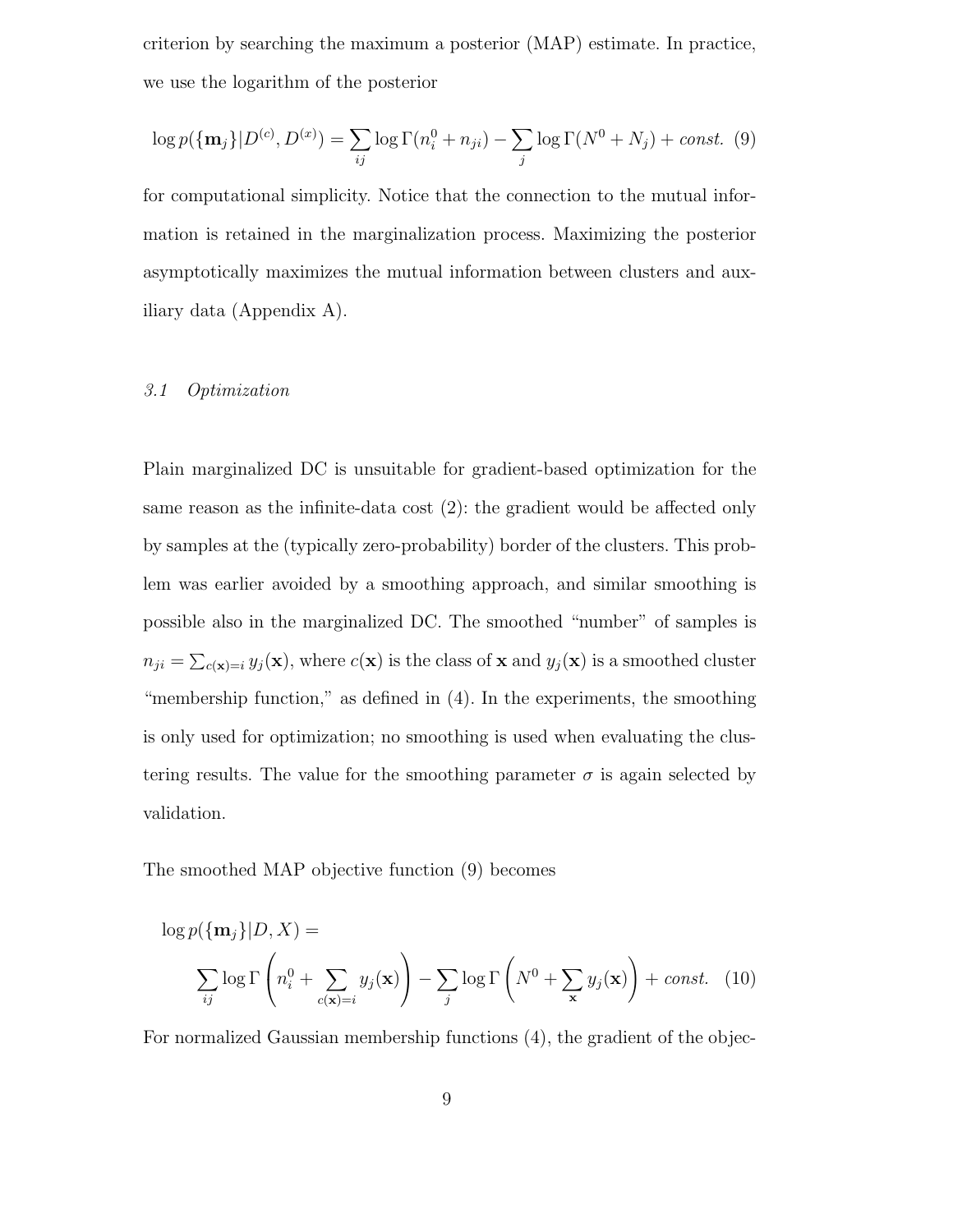tive function with respect to the jth model vector is (Appendix B)

$$
\sigma^2 \frac{\partial}{\partial \mathbf{m}_j} \log p(\{\mathbf{m}_j\} | D, X) = \sum_{\mathbf{x}, l} (\mathbf{x} - \mathbf{m}_j) y_l(\mathbf{x}) y_j(\mathbf{x}) (L_{j, c(\mathbf{x})} - L_{l, c(\mathbf{x})}), \quad (11)
$$

where

$$
L_{ji} \equiv \Psi(n_{ji} + n_i^0) - \Psi(N_j + N^0) .
$$

Here  $\Psi$  is the digamma function, the derivative of the logarithm of Γ. Any standard gradient-based optimization algorithm can be used to maximize (10); we used conjugate gradients.

Alternatively, the objective function (9) can be optimized directly by simulated annealing (SA). The above-described smoothed optimization method is compared with SA in the experimental section of this paper. In each iteration of SA, a candidate step is generated by making small random displacements to the prototype vectors. The step is accepted if it increases the value of the objective function. Even if it decreases the objective function it is accepted with a probability that is a decreasing function of the change in the objective function.

We used Gaussian displacements with the covariance matrix  $\sqrt{T}\sigma^2 I$ . Here I is the identity matrix and  $T$  is the temperature parameter that was decreased linearly from 1 to 0.1. The parameter  $\sigma$  was chosen in preliminary experiments using a validation set. A displacement step that decreases the objective function by  $\Delta E$  is accepted with the probability  $\exp(-\Delta E/T)$ .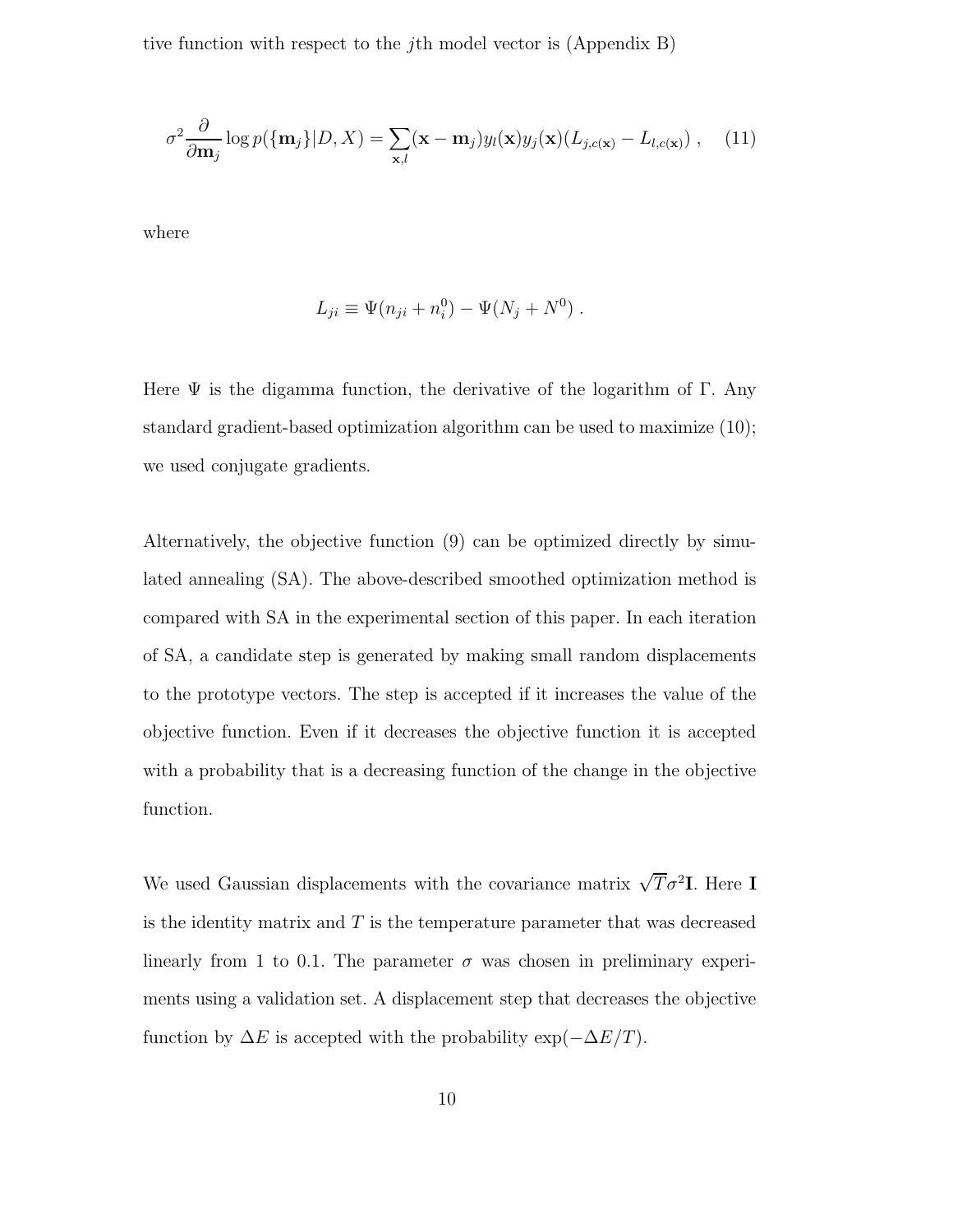## 4 DC Produces Optimal Contingency Tables

A large number of methods for analyzing statistical dependencies between discrete-valued (nominal or categorical) random variables on the basis of cooccurrence frequencies or contingency tables exist, many of which are classical (see for example  $[1,9–11]$ ). An old example, due to Fisher, is to measure whether the order of adding milk and tea affects the taste. The first variable indicates the order of adding the ingredients, and the second whether the taste is better or worse. In medicine one variable could indicate health status and the other demographic groups. The resulting contingency table is tested for dependency of the row and column variables.

Given discrete-valued auxiliary data, the result of any clustering method can be analyzed as a contingency table: The possible values of the auxiliary variable correspond to columns and the clusters to rows of a two-dimensional table. Clustering compresses the potentially large number of multivariate continuousvalued observations into a manageable number of categories, and the contingency table can be tested for dependency. Note that the difference from the traditional use of contingency tables is that the row categories are not fixed; instead, the clustering method tries to find a suitable categorization. The question here is, is discriminative clustering a good way of constructing such contingency tables? The answer is that it is optimal in a sense introduced below. First, however, we have to consider the problem of finite sample sizes.

For large sample sizes the sampling variation of the cell frequencies in the table becomes negligible. Then empirical mutual information, approaching the real mutual information as more data becomes available, would be a natural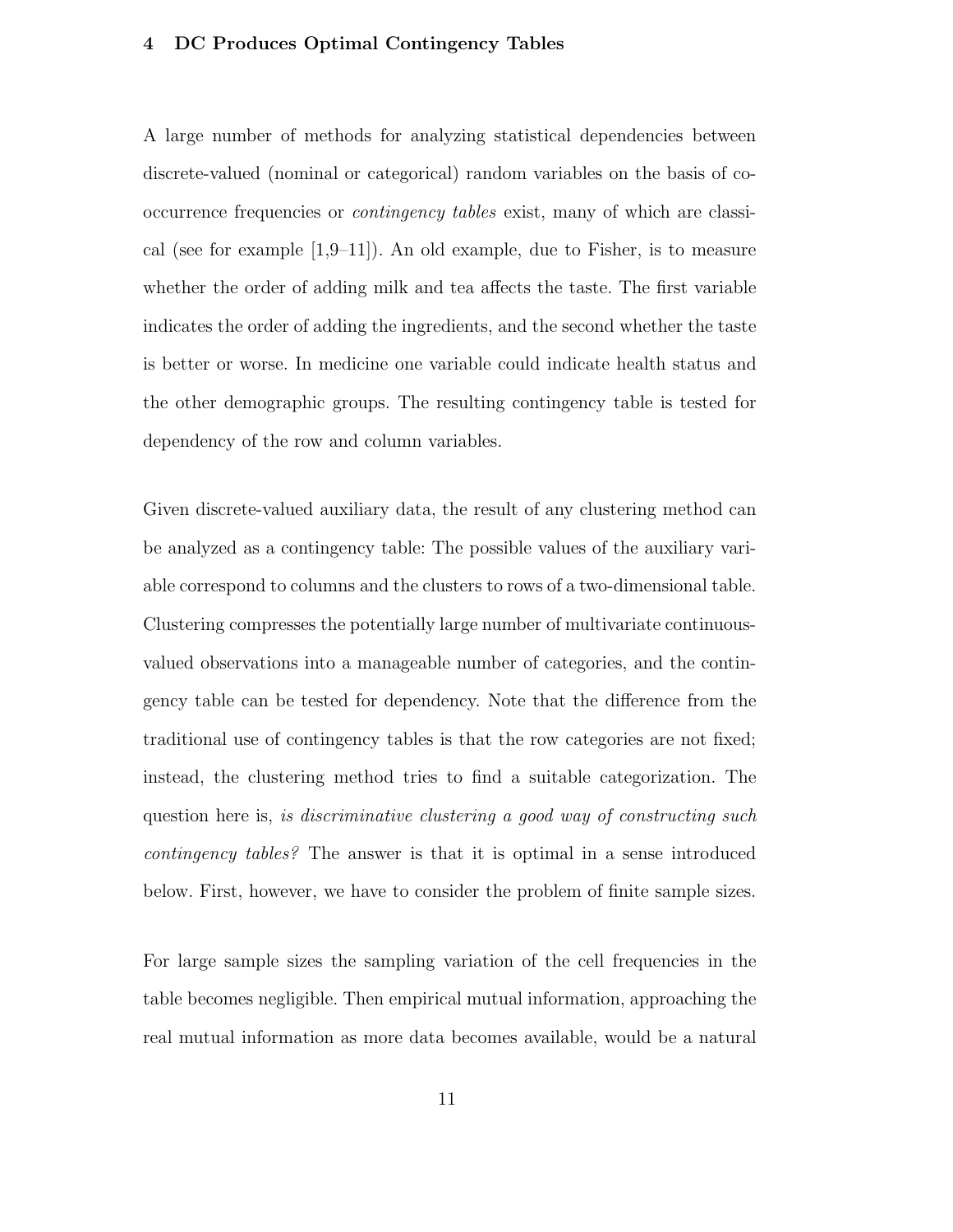measure of dependency between the margins of the contingency table.

The various ways to take into account the effects of small sample sizes and/or small cell frequencies of contingency tables have been a subject of much research. Bayesian methods cope well with small data sets; below we will derive a connection between (a simple version of) the Bayesian approach presented by Good [11], and our discriminative clustering method. The classical results were derived for contingency tables with fixed margin categories, while we optimize the categories.

A type of Bayesian test for dependency in contingency tables is based on computing the *Bayes factor* against the hypothesis  $H$  of statistical independence of the row and column categories [11]

$$
\frac{P(\{n_{ji}\}|\bar{H})}{P(\{n_{ji}\}|H)}.
$$

Here  $\bar{H}$  is the negation of H, that is, it is the alternative hypothesis that the margins are dependent. In practice the hypotheses will be formulated as (Dirichlet) priors, either as a product of marginal priors (independency) or over all cells (dependency).

In the special case of one fixed margin (the auxiliary data) in the contingency table, and the prior defined in Section 3 with  $n_i^0 \equiv n^0$  for all *i*, the Bayes factor is proportional to (8) (Appendix C). MAP estimation of discriminative clusters is thus equivalent to constructing a dependency table that results in a maximal Bayes factor, under the constraints of the model.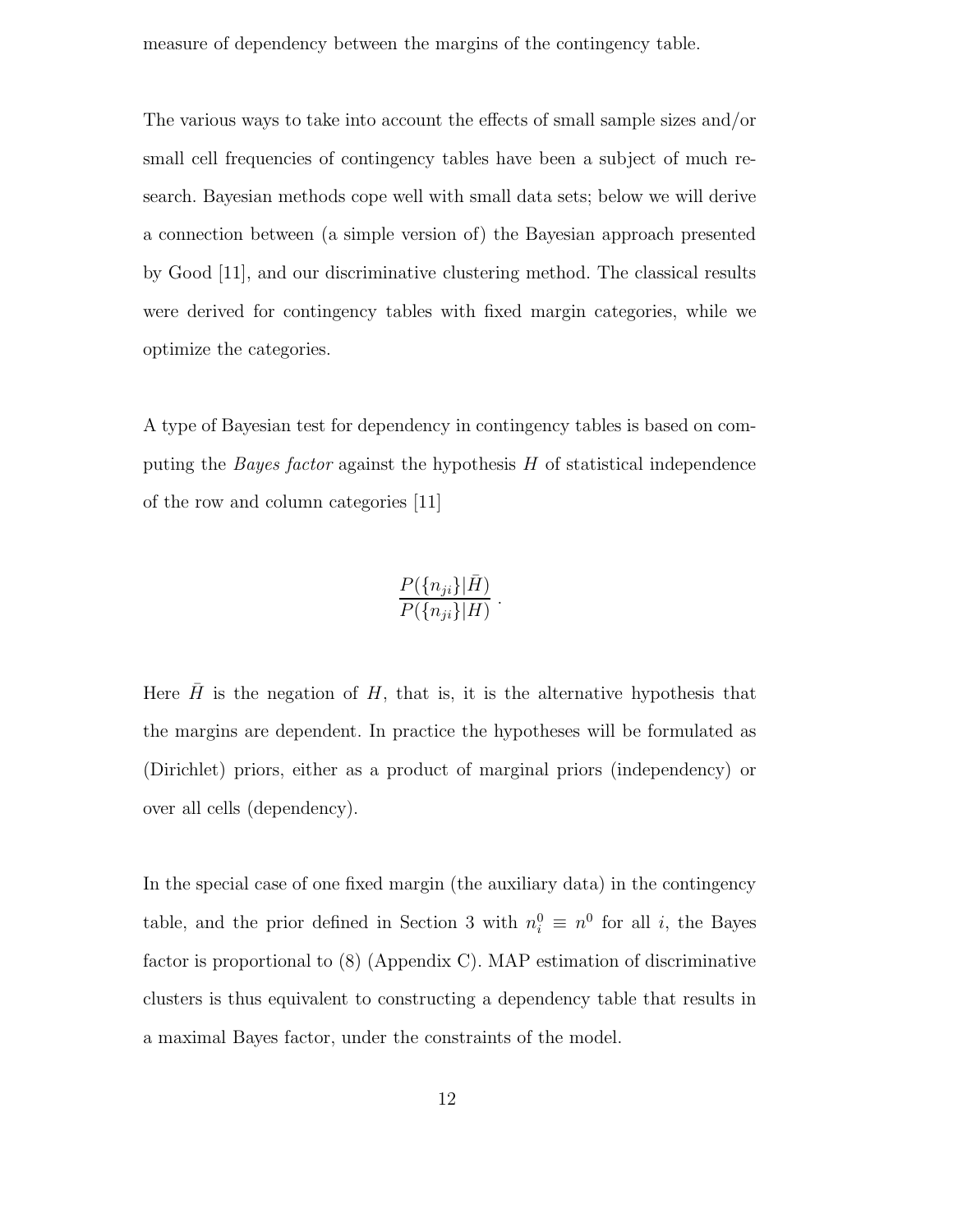## 5 Regularization

A problem with pure DC is that the categories may overfit to apparent dependencies in a small data set. Two regularization methods for the marginalized DC (8) are introduced in this section to reduce overfitting. The first is a straightforward attempt to improve optimization, while the latter is interpretable as joint distribution modeling. Such an explicit modeling of the "covariates" (here x) may improve discrimination especially with small data sets (cf. [19]).

## 5.1 Emphasizing Equal Cluster Sizes

In the first, rather non-parametric regularization method, equal distribution of data into the clusters is favored, which is useful at least in avoiding "dead clusters" after bad initialization. The "equalized" or "penalized" objective function is

$$
C_{EQ}(\{\mathbf{m}_j\}) = \sum_{ij} \log \Gamma(n_i^0 + n_{ji}) - (1 + \lambda_{EQ}) \sum_j \log \Gamma(N^0 + N_j) ,\qquad(12)
$$

where  $\lambda_{EQ} > 0$  is a parameter governing the amount of regularization. As the number of data samples increases,  $(12)$  divided by N approaches mutual information plus  $\lambda_{EQ}$  times the entropy of the clusters (plus a term that does not depend on the parameters; see Appendix A). Hence, the larger  $\lambda_{EQ}$  is, the more solutions with roughly equal numbers of samples in the clusters are favored.

An alternative to equalization would be to use the prior  $n_i^0$  also in place of  $N<sup>0</sup>$ . The effect would be similar to that of  $(12)$  in the sense that the second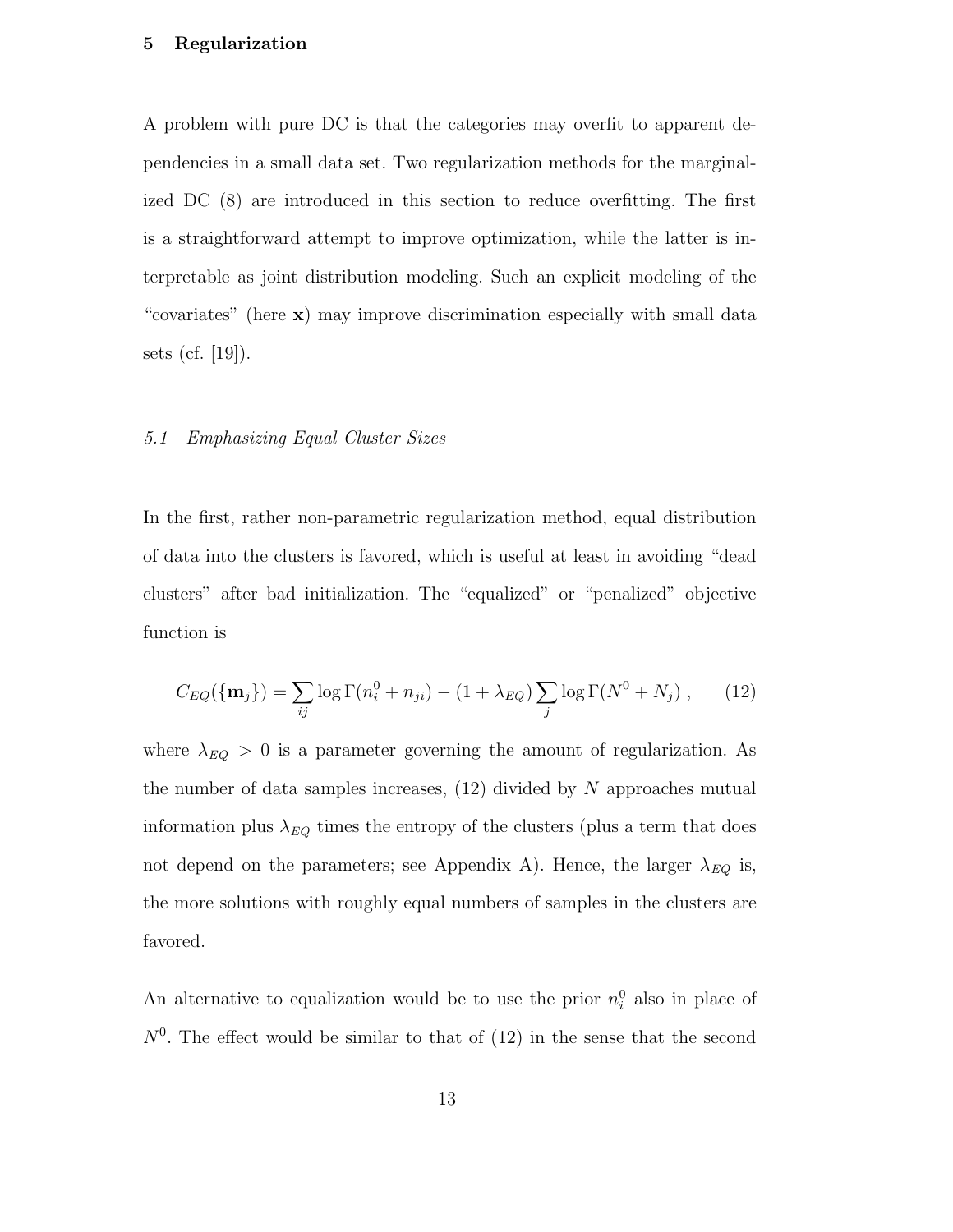part of the cost function would become more important. Such a prior would be inconsistent from the viewpoint of the derivation of (8) in Section 3, but the prior is wholly justified in the Bayes factor interpretation (Section 4).

## 5.2 Modeling the Marginal Density of Primary Data

Discriminative methods that model the conditional probability  $p(c|\mathbf{x})$  may benefit from the regularizing effects of modeling the marginal  $p(x)$ . To investigate whether this is the case with DC, we complemented it to the full joint distribution model

$$
p(c, \mathbf{x}|\{\mathbf{m}_j\}, \{\psi_j\}) = p(c|\mathbf{x}, \{\mathbf{m}_j\}, \{\psi_j\})p(\mathbf{x}|\{\mathbf{m}_j\})
$$
(13)

with a generative Gaussian mixture-type model for  $p(x)$ . Note that both factors of (13) are parameterized by the same centroids  $\{\mathbf{m}_i\}$ . As will be made explicit in (14) and (15), the special kind of parameterization makes it possible to interpret (13) as an adjustable compromise between modeling  $p(x)$  and  $p(c|\mathbf{x}).$ 

Here we use a standard mixture of Gaussians to model  $p(\mathbf{x})$ , with isotropic Gaussians with covariances  $\sigma_{Mod}^2 \mathbf{I}$  and centers  $\{\mathbf{m}_j\}$ .

# 5.2.1 MAP Estimation of Clusters of the Joint Model

With the (improper) prior  $p(\{\mathbf{m}_j\}, \{\psi_j\}) \propto p(\{\psi_j\}) = \prod_j p(\psi_j)$  the posterior (8) gets the extra factor

$$
\prod_{\mathbf{x}\in D^{(x)}} \sum_j \rho_j \exp(-\lambda_{Mod} ||\mathbf{x}-\mathbf{m}_j||^2) ,
$$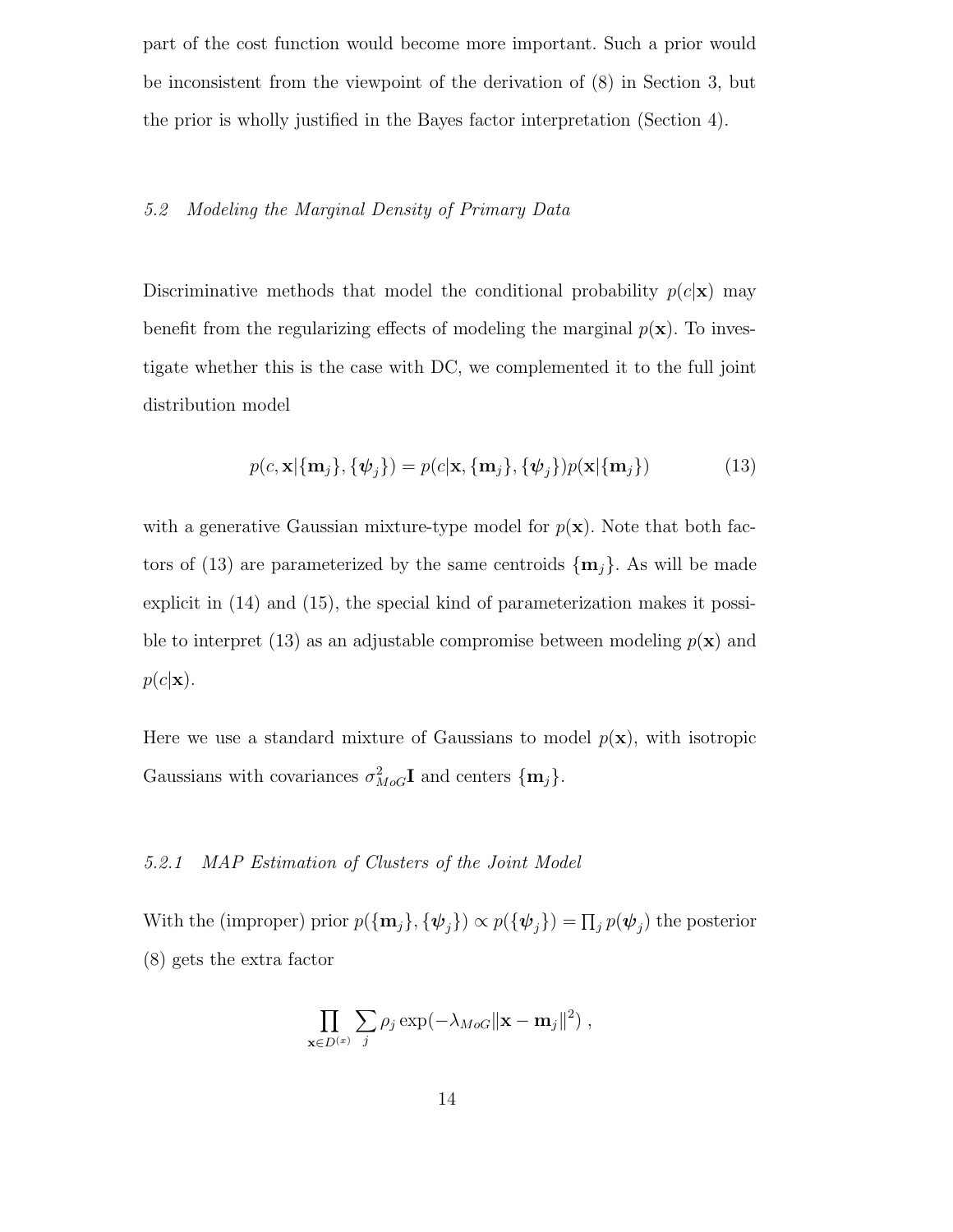where  $\lambda_{MoG} = \frac{1}{2\sigma^2}$  $\frac{1}{2\sigma_{Mod}^2}$ , and  $\rho_j$  are the weights of the Gaussians. The parameter  $\lambda_{MoG}$  is used instead of the variances of Gaussians to better illustrate the regularizing nature of the term:  $\lambda_{MoG} = 0$  means no regularization.

Correspondingly, the log posterior of the joint model becomes

$$
\log p(\{\mathbf{m}_j\}|D^{(c)}, D^{(x)}) \propto
$$
  

$$
\sum_{ij} \log \Gamma(n_i^0 + n_{ji}) - \sum_j \log \Gamma(N^0 + N_j) + \sum_{\mathbf{x} \in D^{(x)}} \log \sum_j \rho_j \exp(-\lambda_{MoG} ||\mathbf{x} - \mathbf{m}_j||^2).
$$
 (14)

The model for  $p(x)$  can be interpreted as an additive regularization term of the cost function. A change in the value of  $\lambda_{Mod}$  makes the focus of the clustering shift between DC and traditional mixture-based clustering. In practice the value of  $\lambda_{Mod}$  will be chosen using a validation set to maximize the unregularized cost (8).

#### 5.2.2 K-means regularization

This interpretation suggests a simpler, partly heuristic regularization: replacing the log-cost of mixture of Gaussians by the (negative) cost function of Euclidean K-means clustering, that is,

$$
E_{VQ} = \sum_{j; \mathbf{x} \in V_j} \lambda_{VQ} ||\mathbf{x} - \mathbf{m}_j||^2.
$$

Here  $\lambda_{VQ}$  has a similar role as the  $\lambda_{MoG}$  in the mixture of Gaussians.

While using K-means instead of a mixture of Gaussians is not probabilistically rigorous,<sup>2</sup> it is intuitively meaningful (we can think of it as making a

 $\overline{2\text{ K-means} }$  clustering can be derived probabilistically from the so-called "classifi-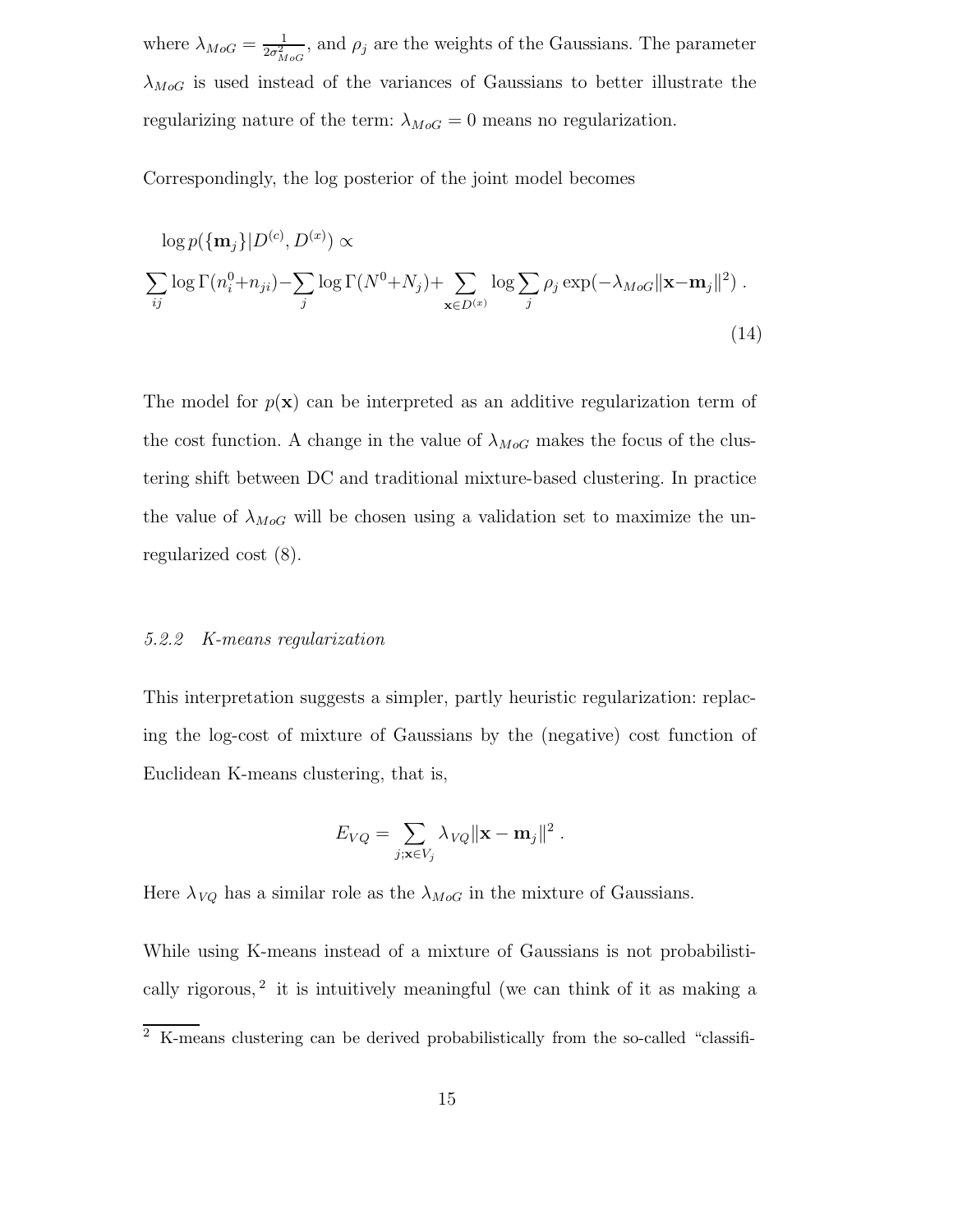compromise between the Kullback-Leibler divergence and the Euclidean distance) and computationally simple. The tunable compromise between DC and K-means clustering is apparent if the cost is written as

$$
C_{VQ}(\{\mathbf{m}_j\}) = MAP_{DC} - \lambda_{VQ} E_{VQ} . \qquad (15)
$$

#### 6 Related Methods

Below, connections to some related problems and approaches of data analysis, including feature selection and various clustering criteria, are briefly discussed.

## 6.1 Automatic Feature Extraction

Proper manual feature selection and extraction is an indispensable but laborious first step in data analysis. Automated methods have been developed for complementing it, especially in pattern recognition applications.

If feature extraction does not change the topology of the input space it is a less general operation than a change of the metric, and DC can be (asymptotically) interpreted as a change of metric [15]. Nevertheless, it may be advisable to use automatic feature extraction methods as preprocessing for DC for two reasons: (i) The clusters of DC are defined to be Euclidean Voronoi regions in the data space. Their shape could, in principle at least, be tuned by transforming the feature space. (ii) Dimensionality reduction reduces the number of parameters cation mixture" [6] but the final log-posterior would end up having an extra term proportional to  $\log Z(\{m_j\})$ , where  $Z(\{m_j\})$  is a sum of Gaussian integrals over the Voronoi regions. Computing  $Z(\{\mathbf{m}_j\})$  is infeasible.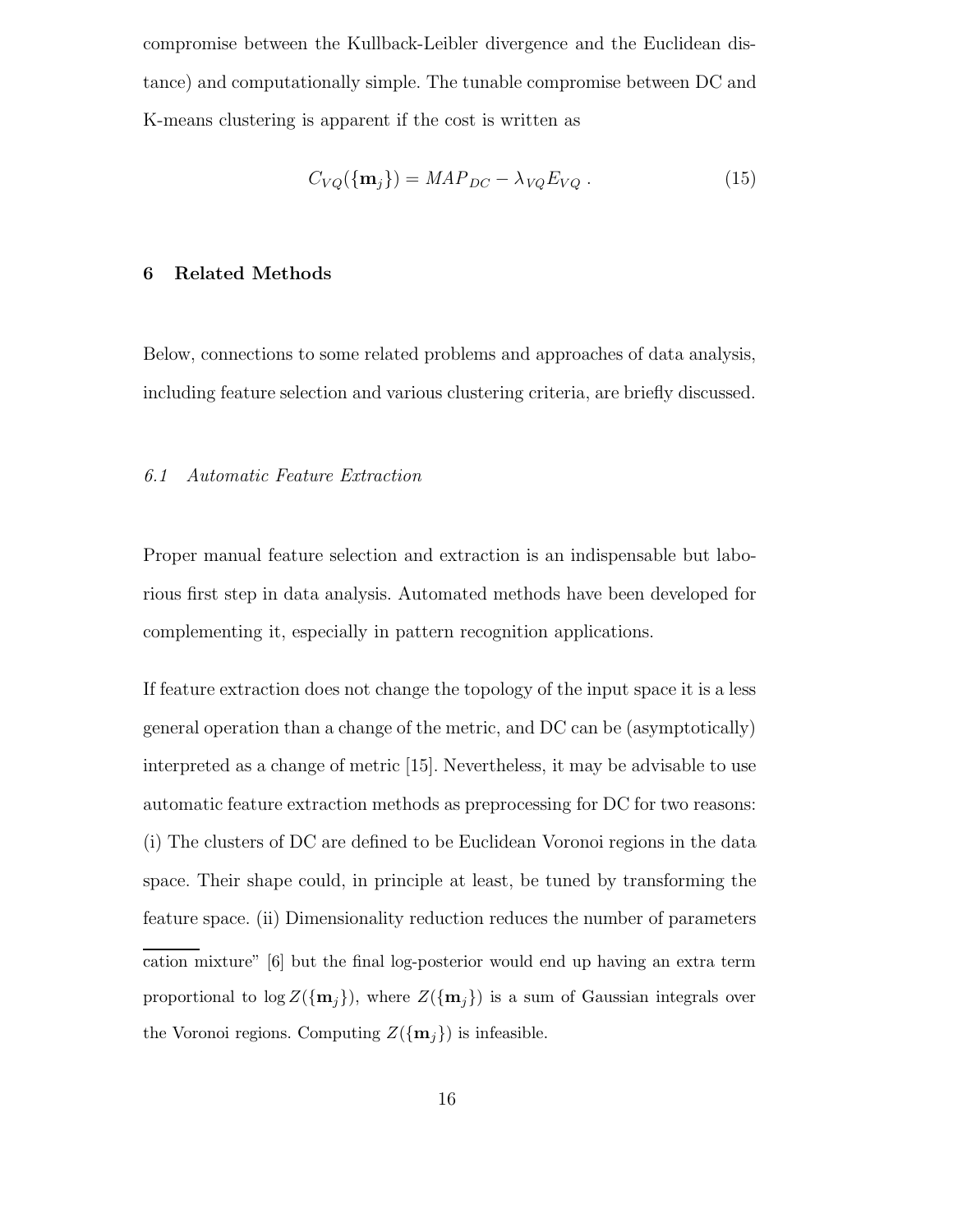and regularizes the solution. Additionally, any desired changes in the topology by discontinuous transformations can be included as preprocessing steps before DC.

## 6.2 Discriminative Clustering by Pre-Estimating Densities

A possible alternative approach to discriminative clustering would be to first find a density estimate  $\hat{p}(c|\mathbf{x})$  for the data and then apply more or less standard clustering algorithms on a metric that is based on the estimated densities (see [16]). The most straightforward proximity measure between two points x and **y** would be  $D_{KL}(\hat{p}(c|\mathbf{x}), \hat{p}(c|\mathbf{y}))$ . This does not keep the clusters local in the primary data space, however. Instead, a metric locally equivalent to the KL divergence should be generated with the help of the Fisher information matrix for two close-by points.

The problem of the approach is that it involves two unrelated criteria: one for density estimation and another one for clustering. It is hard to see how the two costs could be made commensurable in a principled way. Still, the approach works as a practical data engineering tool, and has been applied [16] to self-organizing maps [17].

## 6.3 Generative Co-Occurrence Models

The term co-occurrence model refers to a model of the joint occurrences of nominal variables. For example in document clustering, the two nominal variables could be the documents and the words, and the documents could be clustered by comparing the occurrences of words within the documents.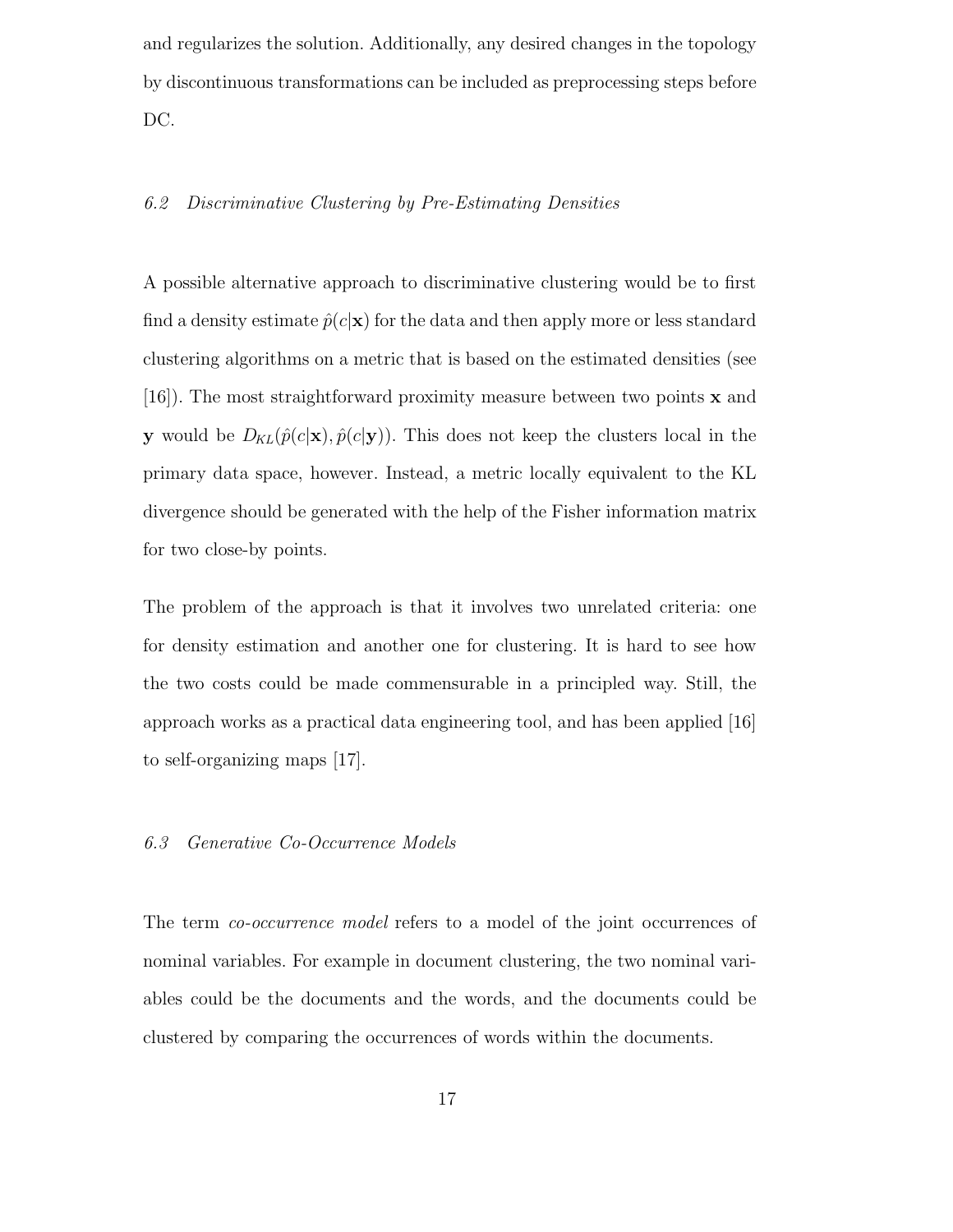From the statistical point of view, the most straightforward method of modeling co-occurrence data of x and y would be to postulate a parameterized probabilistic model  $p(x, y | \theta)$  and estimate its parameters  $\theta$  by using a conventional criterion such as the maximum likelihood. Based on this approach, Hofmann [14] has introduced a class of mixture models, both for the marginals and the joint distribution. In the field of text document analysis, he coined the joint distribution model probabilistic latent semantic indexing (PLSI).

Conceptually, discriminative clustering can be seen as a co-occurrence model, or more exactly, as a distributional clustering model for the conditional distributions  $p(c|\mathbf{x})$  of the continuous margin **x**, with the clusters restricted to be local. This interpretation extends the original co-occurrence or distributional clustering paradigm by introducing a continuous variable. The concept of local clusters or the asymptotic connection to metrics described in [15] are not even meaningful in the discrete co-occurrence setup. In practical applications the continuity makes parameterization of the partitions necessary, and the implementation of discriminative clustering becomes very different from the classic co-occurrence models.

# 6.4 Classic Distributional Clustering and the Information Bottleneck

Distributional clustering is another term for clustering one margin of co-occurrence data, introduced by Pereira et al. [20]. The information bottleneck (IB) principle [26,22] gives a deeper justification for the classic distributional clustering.

Although the information bottleneck was originally introduced for categorical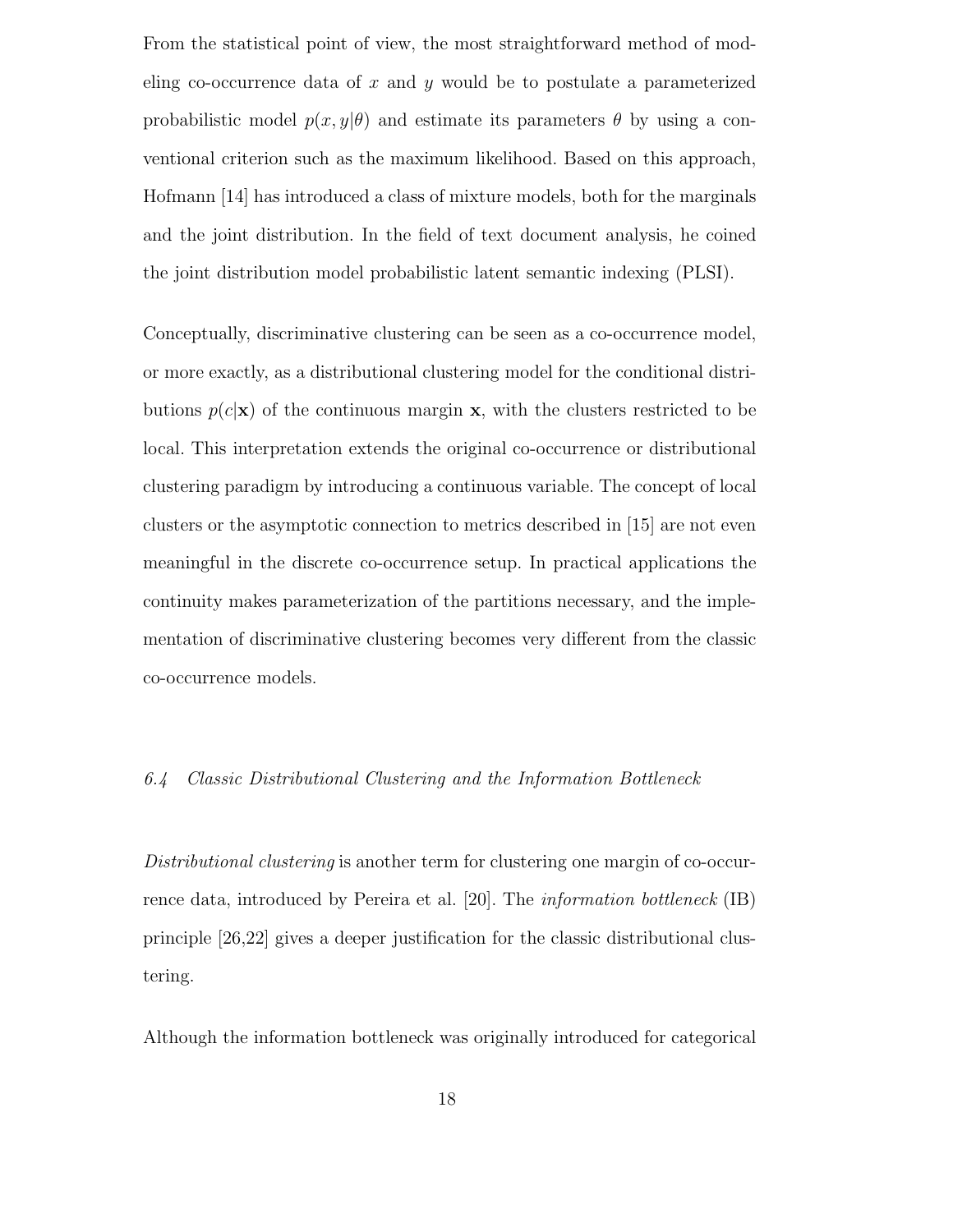variables, the principle itself has commonalities with the theory of discriminative clustering. We therefore discuss the bottleneck in some length here.

Tishby et al. [26] get their motivation from the rate distortion theory of Shannon and Kolmogorov (see [8] for a textbook account). In the rate distortion theory framework, one finds an optimal representation—or conventionally, codebook—for a set of discrete symbols when a cost in the form of a distortion function describing the effects of a transmission line is given.

In our notation, the authors consider the problem of building an optimal representation  $V$  for a discrete random variable  $X$ . The optimality of the representation is measured by its capability to represent another random variable C, possibly after being distorted by a noisy transmission channel such as lossy compression. The representation  $v$  for an input sample  $x$  could in the deterministic case be given by a function  $v(x)$ , but in general the relationship is stochastic and described by the density  $p(v|x)$ . The overall frequency of the codes is described by the marginal density  $p(v)$ .

In the rate distortion theory, the real-valued distortion function  $d(x, v)$  is assumed to be known, and the mutual information  $I(X; V)$  is minimized with respect to the representation  $p(v|x)$ , subject to the constraint  $E_{X,V}\{d(x,v)\} < k$ (this is made more intuitive below). At the optimum the conditional distributions defining the codebook are

$$
p(v_l|x) = \frac{p(v_l) \exp\left[-\beta d(x, v_l)\right]}{\sum_j p(v_j) \exp\left[-\beta d(x, v_j)\right]}
$$
(16)

where  $\beta$  is a constant that depends on k. In the information bottleneck, the negative mutual information  $-I(C; V)$  is used as the average distortion  $E_{X,V}{d(x, v)}.$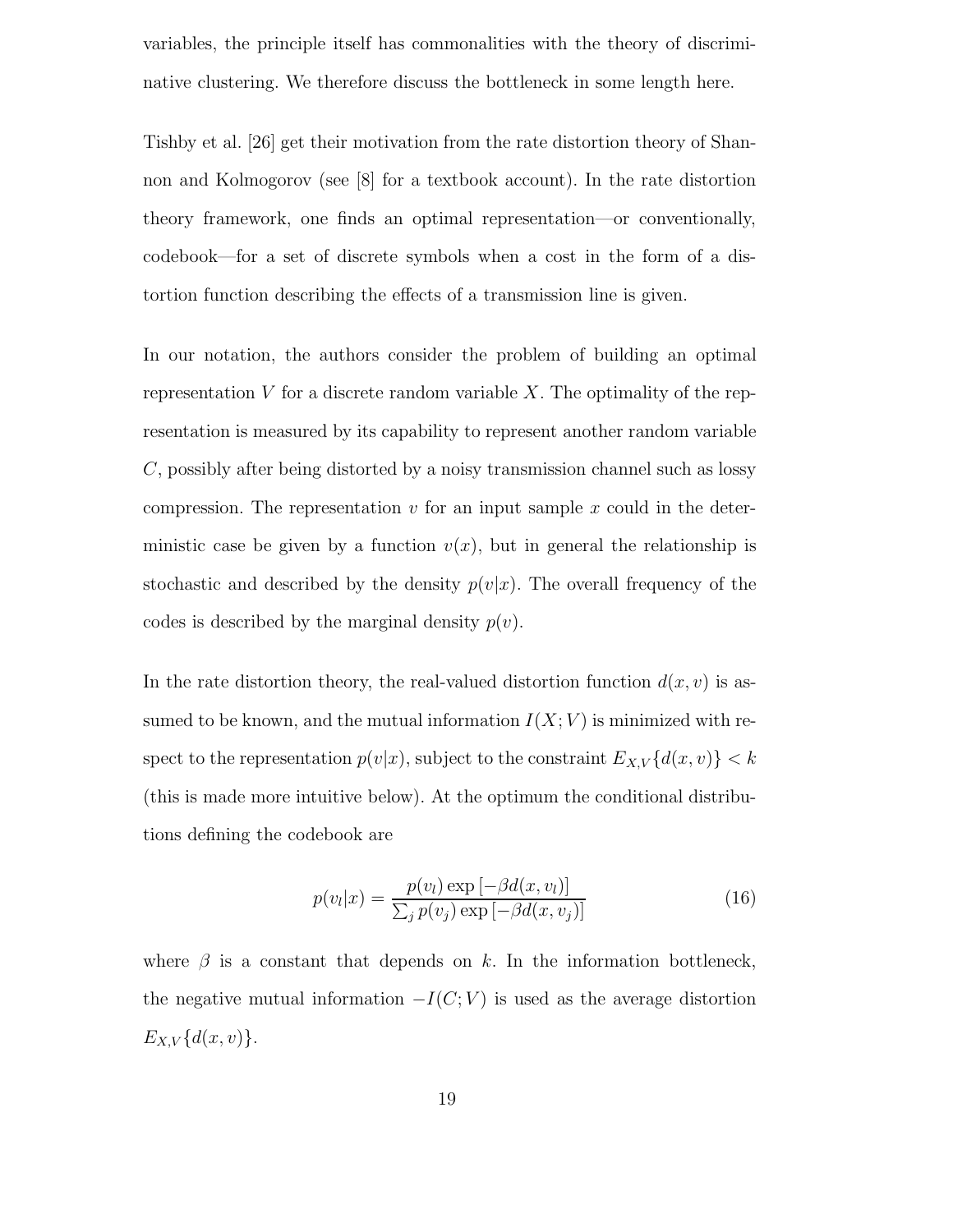In more intuitive terms and equivalently to the procedure above, the mutual information  $I(C; V)$ , earlier presented as the negative distortion, is maximized, that is, the representation  $V$  is made as informative about  $C$  as possible, given a limited value for  $I(X; V)$  which is now interpretable as a kind of resource limitation on the representation  $V$ .

The functional to be minimized becomes  $I(X; V) - \beta I(C; V)$ , and its variational optimization with respect to the conditional densities  $p(v|x)$  leads to  $(16)$  with

$$
d(x, v_j) = D_{KL}(p(c|x), p(c|v_j)) .
$$
 (17)

The result is self-referential through  $p(c|v)$  and therefore does not constitute an algorithm for finding the  $p(v|x)$  and  $p(c|v)$ . An explicit solution can be obtained by an iterative algorithm that resembles the Blahut-Arimoto algorithm  $(cf. [8])$ .

In order to clarify the connection to DC, consider a continuous data space X. The bottleneck principle of defining partitions (16) can at least informally be extended to this case: For a continuous x and the asymptotic case of a large enough (de)regularization parameter  $\beta$  the bottleneck clusters in (17) become Voronoi regions of the Kullback-Leibler distortion, were X categorical or not. The Kullback-Leibler Voronoi regions would be non-local in the X-space. In practice, IB for continuous data would require additional parameterization of the clusters. In DC, clusters have been parameterized as Voronoi regions in the X-space, giving the additional bonus of local clusters. Locality eases interpretation and may be important in some applications.

The cost functions of information bottleneck and (asymptotical) discriminative clustering have a common term, the mutual information  $I(C; V)$ . The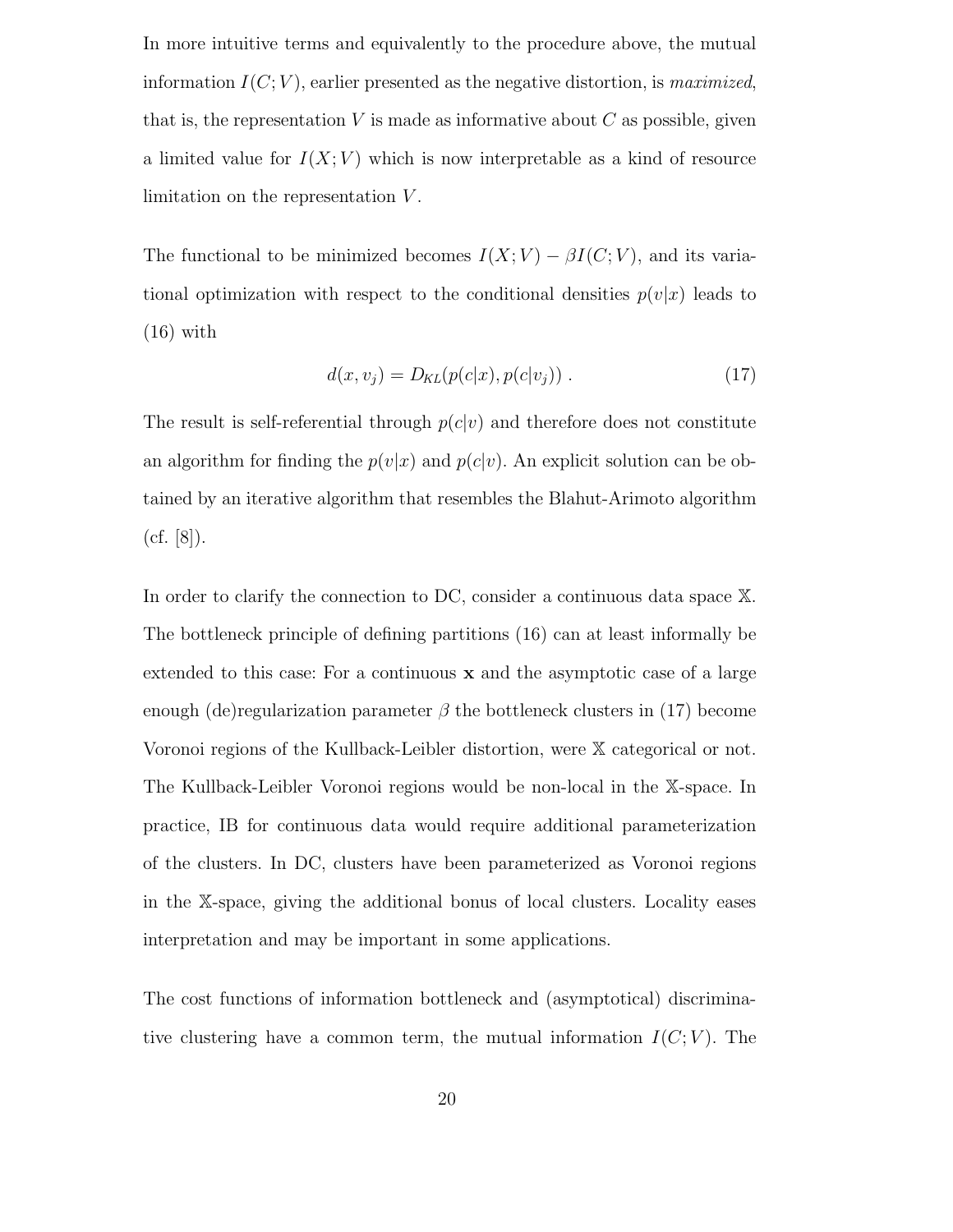bottleneck has an additional term for keeping the complexity of the representation low, whereas the complexity of discriminative clusters is restricted by their number, parameterization, and in practice by regularization.

Like the original mutual information or KL-distortion cost of DC, the cost of IB is defined for distributions instead of data sets. The straightforward way of applying such a cost function to finite data sets is to approximate the densities by the empirical distributions (see Section 2).

At the limit of crisp clusters, or for uniform distribution of  $x$ , IB is equivalent to finding a maximum likelihood solution of a certain multinomial mixture model [23]. To our knowledge, no marginalization procedures similar to marginalized DC have been proposed.

# 6.5 Generative Models for the Joint Density of Mixed-Type Variables

It is popular to use finite mixture models for so-called model-based clustering. In the models, each data sample  $x$  is generated by one of a finite number of generators, identified with the clusters, and the whole density  $p(x)$  is a mixture of the densities. The models can be fitted to data by, e.g., maximizing the likelihood with the EM algorithm.

In a model for paired data it has been assumed that each generator generates both the discrete c and the continuous  $x$ , from a multinomial and a Gaussian distribution, respectively [13,18]. This model for the joint density  $p(c, \mathbf{x})$  is called Mixture Discriminant Analysis (MDA2).

DC models only the conditional density  $p(c|x)$ . While conditional densities can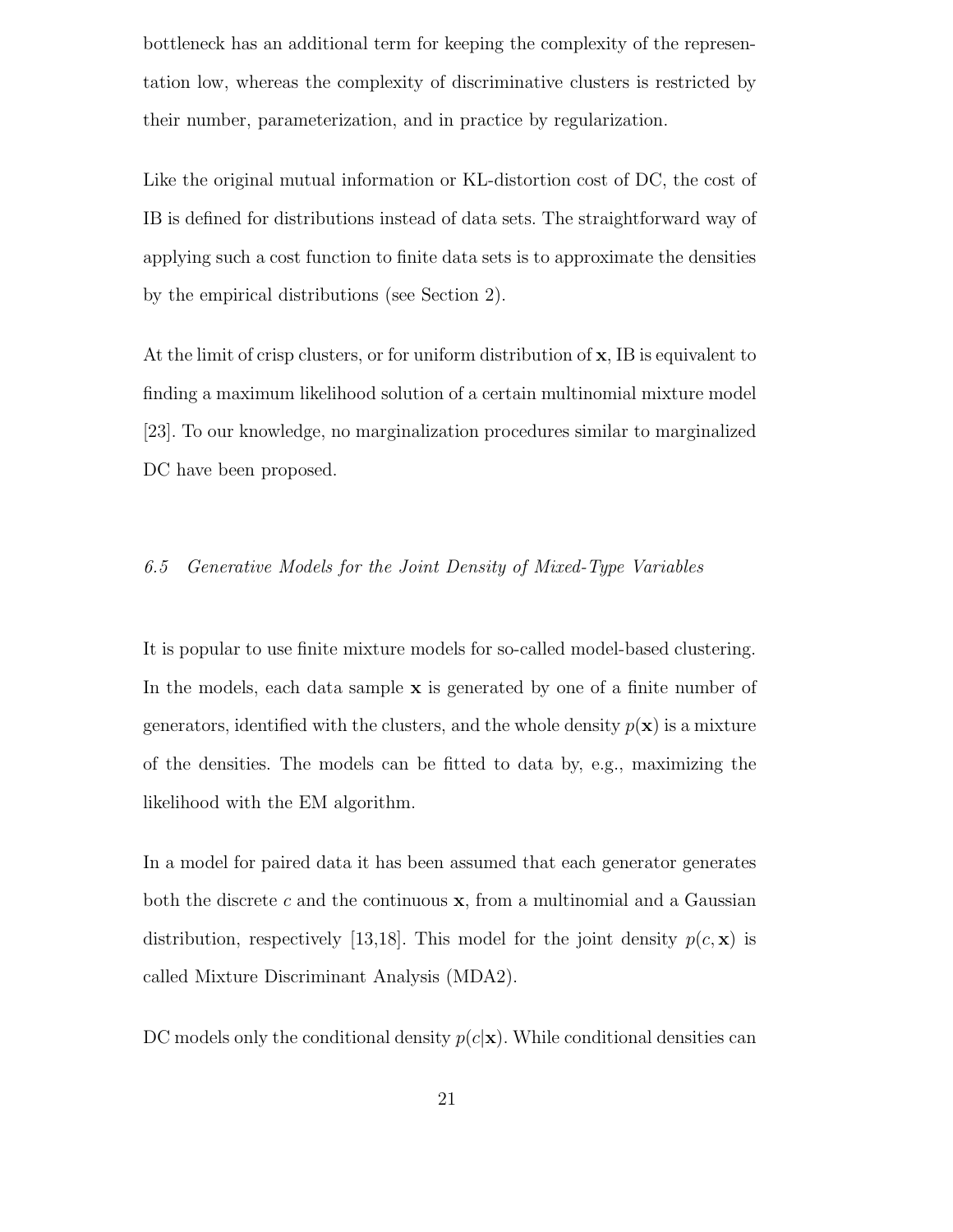be derived from models of the joint density by the Bayes rule, it is possible that conditional models perform better because they focus resources more directly on the conditional density. Section 7 provides empirical support for this hypothesis.

On the other hand, regularization by joint modeling (Section 5.2) turns DC towards the traditional joint density models, and we believe that making a compromise between the two extremes provides better generalization ability.

# 7 Experiments

The experiments are divided into three parts. First DC is demonstrated on a simple toy data set to illustrate the discriminative properties and the effect of regularization. Second, the new finite-data (marginalized) variant is compared with the older stochastic algorithm using standard machine learning data sets. The two optimization algorithms (Section 3.1) for the marginalized DC are additionally compared. Finally, the two regularization principles (Section 5) are tested to find out how much they help when there is little training data. The closest alternative mixture-based methods are included for reference in all comparisons to demonstrate that DC solves a problem not addressed by standard clustering methods.

## 7.1 Toy Demonstration

The Voronoi region centers  $\{m_j\}$  of the VQ-regularized model (15) are shown in Figure 1 for three different values of the regularization parameter  $\lambda_{VQ}$ . Data (10,000 samples) were from an isotropic 2D Gaussian with a vertically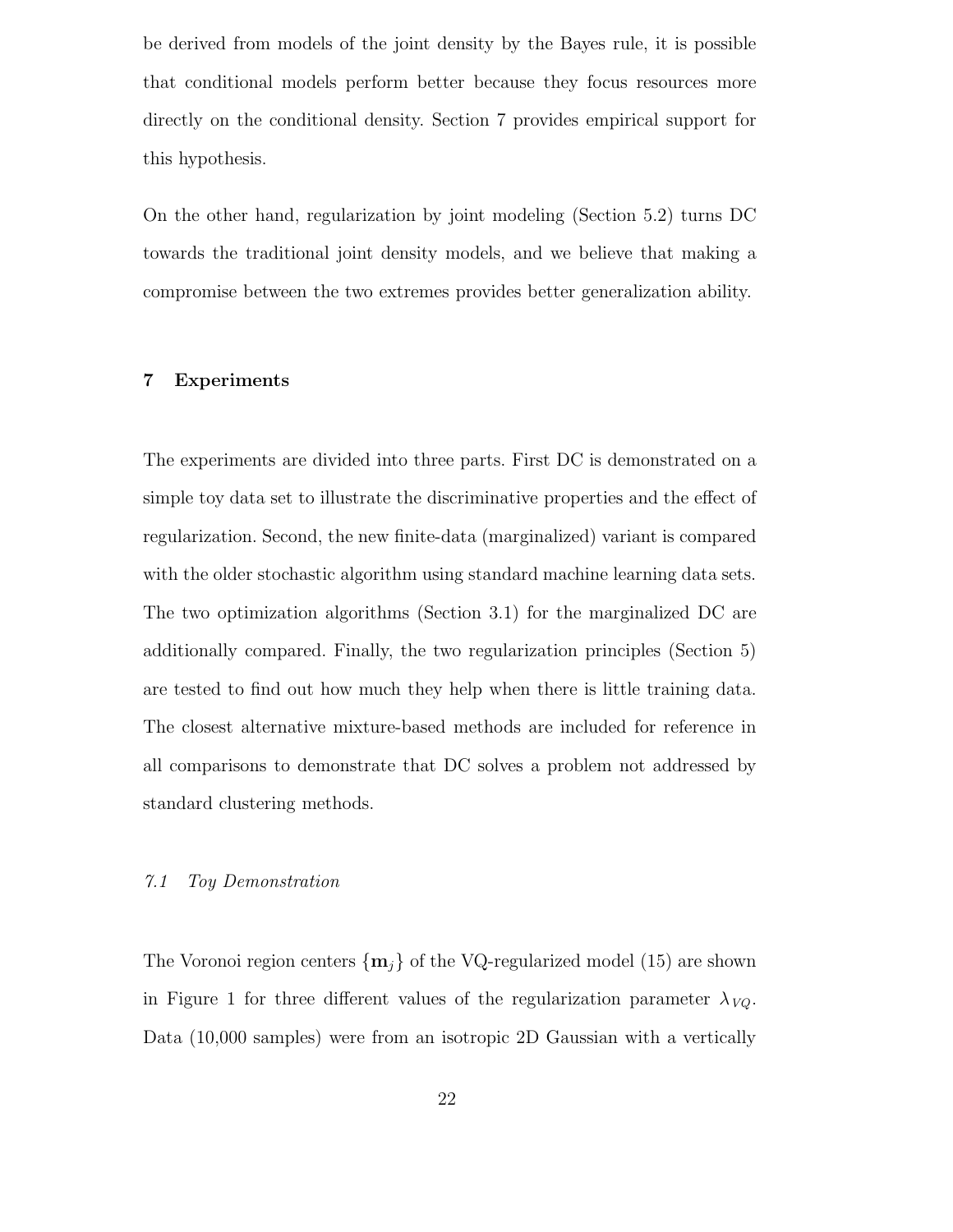

Fig. 1. The VQ-regularized discriminative clustering (DC) model (15) makes a compromise between the plain DC and ordinary K-means (VQ). From the viewpoint of plain DC ( $\lambda_{VQ}$ =0; left), only the vertical dimension is relevant as the distribution of the binary auxiliary data  $c$  was made to change monotonically and only in that direction. A compromise representation for the data is found at  $\lambda_{VQ} = 0.02$  (middle). The algorithm turns into ordinary VQ when  $\lambda_{VQ} \rightarrow \infty$  (right). Circles denote the Voronoi region parameters  $\{\mathbf{m}_j\}$  and gray shades the density  $p(\mathbf{x})$ .

varying  $p(c|\mathbf{x})$ . Samples come from two classes, 5,000 samples each, and  $p(c_1|\mathbf{x})$ increases monotonically from bottom to top. Naturally,  $p(c_2|\mathbf{x}) = 1 - p(c_1|\mathbf{x})$ then increases from top to bottom. For small values of  $\lambda_{VQ}$ , the original cost function of discriminative clustering is minimized, and the clusters represent only the vertical direction of the X-space, where the conditional distribution  $p(c|\mathbf{x})$  changes. When  $\lambda_{VQ}$  increases, the clusters gradually start to represent all variation in **x**, converging to the K-means solution for large  $\lambda_{VQ}$ . Similar compromise would be found with the mixture of Gaussians regularization (14) as well.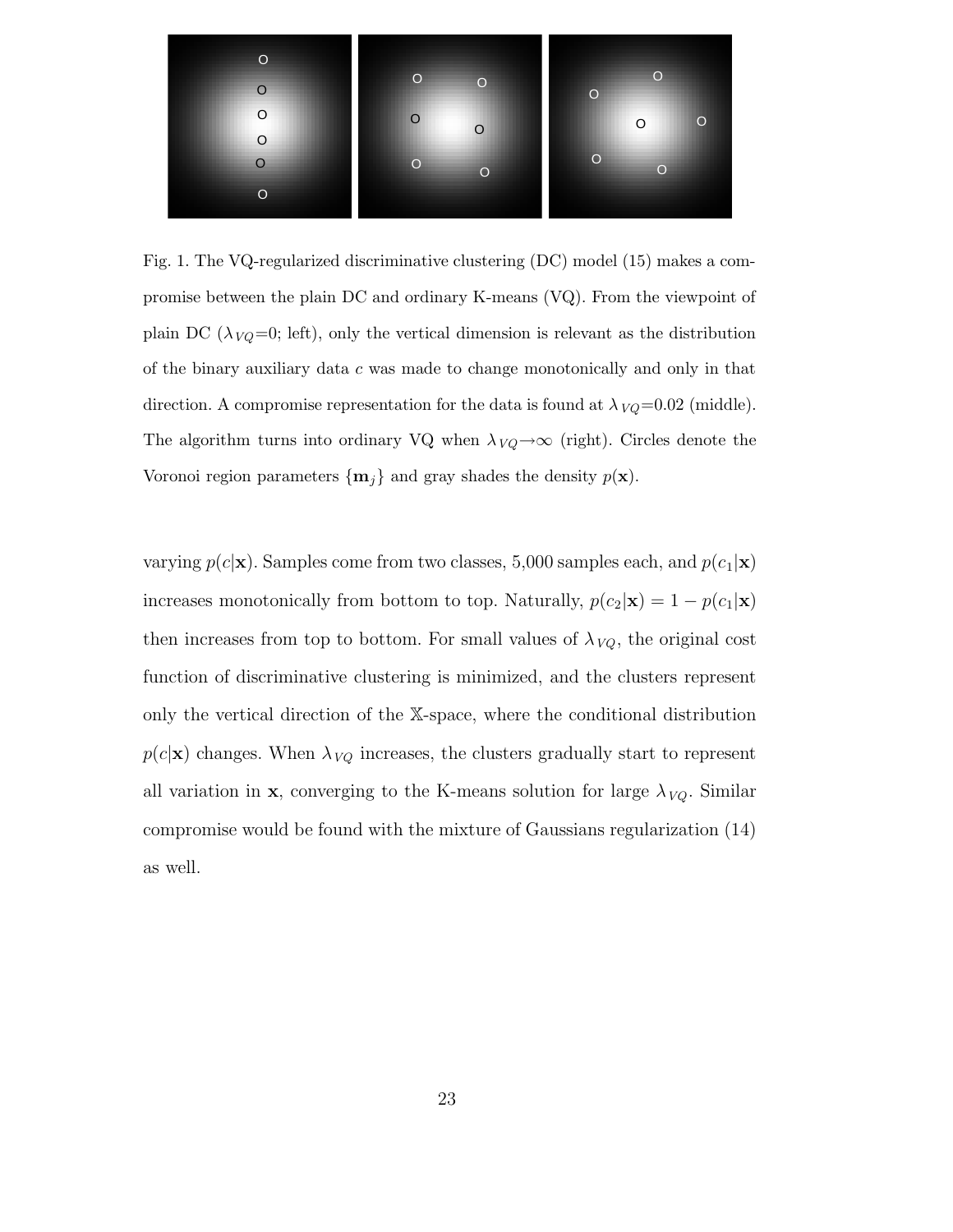The performance of the older stochastic on-line algorithm presented in Section 2.1 and the two optimization algorithms for maximizing the marginalized posterior given in Section 3.1 are compared here on three real-life data sets. Two standard mixture models, a mixture of Gaussians modeling  $p(\mathbf{x})$  and MDA2 modeling  $p(c, x)$  (see Section 6.5), are included for reference. Thus the comparisons also show whether discriminative modeling outperforms ordinary clustering methods in its task.

#### 7.2.1 Materials and Methods

The algorithms were compared on three data sets: the Landsat satellite data (36 dimensions, six classes, and 6435 samples) and the Letter Recognition data (16 dimensions, 26 classes and 20,000 samples) from the UCI Machine Learning Repository [3], and speech data from the TIMIT collection [25]. Altogether 14,994 samples were picked up from the TIMIT material, classified into 41 groups of phones (phonetic sounds), and encoded into 12 cepstral components.

First the best values for the smoothing parameter  $\sigma$  were sought in a series of preliminary runs. The data sets were partitioned into 2, 5, and 10 clusters, using the class indicators as the auxiliary data. For each number of clusters, solutions were computed at 30 logarithmically spaced values of the smoothing parameter  $\sigma$  of DC, and at 30 similar values of the spread of the Gaussians of the mixture models. Another set of 30 logarithmically spaced values was tried for the width of the jumping kernel in simulated annealing.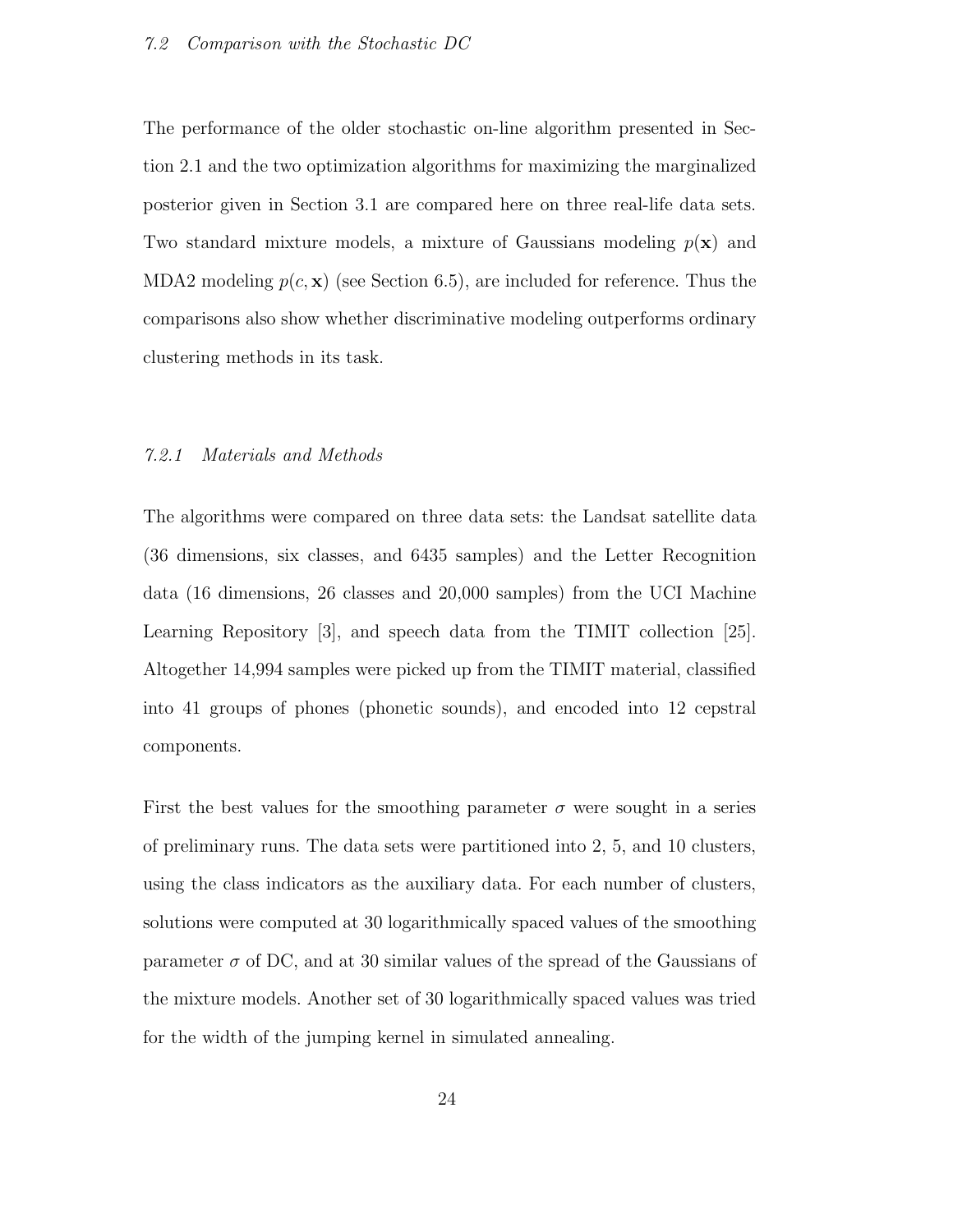The cluster prototypes (centers) of all models were initialized to random draws from data. A conservatively large number of iterations was chosen: 100 EM iterations for the mixture models, and 100,000 times the number of clusters for the stochastic iterations with the non-marginalized DC and simulated annealing with marginalized DC. The maximal number of iterations for the marginalized DC optimized with conjugate gradients was set to 29, but the algorithm converged well before that in most cases.

All the prior parameters  $n_i^0$  were set to unity. The adaptation coefficient  $\alpha$  in (5) of the old stochastic algorithm decreased piecewise-linearly from 0.05 to zero, and the coefficient in (6) was two times larger.

The performance of the methods is here compared using the posterior probability (9) of the cluster prototypes, computed from held-out data. Note that the auxiliary parts of the held-out data are not used in any way in computing the cluster identities (which are a function of the primary data alone).

The posterior probability is a justified measure for the goodness of discriminative clusters, irrespective of how the clusters are generated. It is somewhat problematic, however, that it is also the cost function of some of our own methods. Therefore, the main conclusion to be drawn from the comparisons is that discriminative clustering does what it promises. An alternative goodness measure would be the empirical mutual information of the cluster identities and the nominal auxiliary data labels. This produces practically identical results (not shown).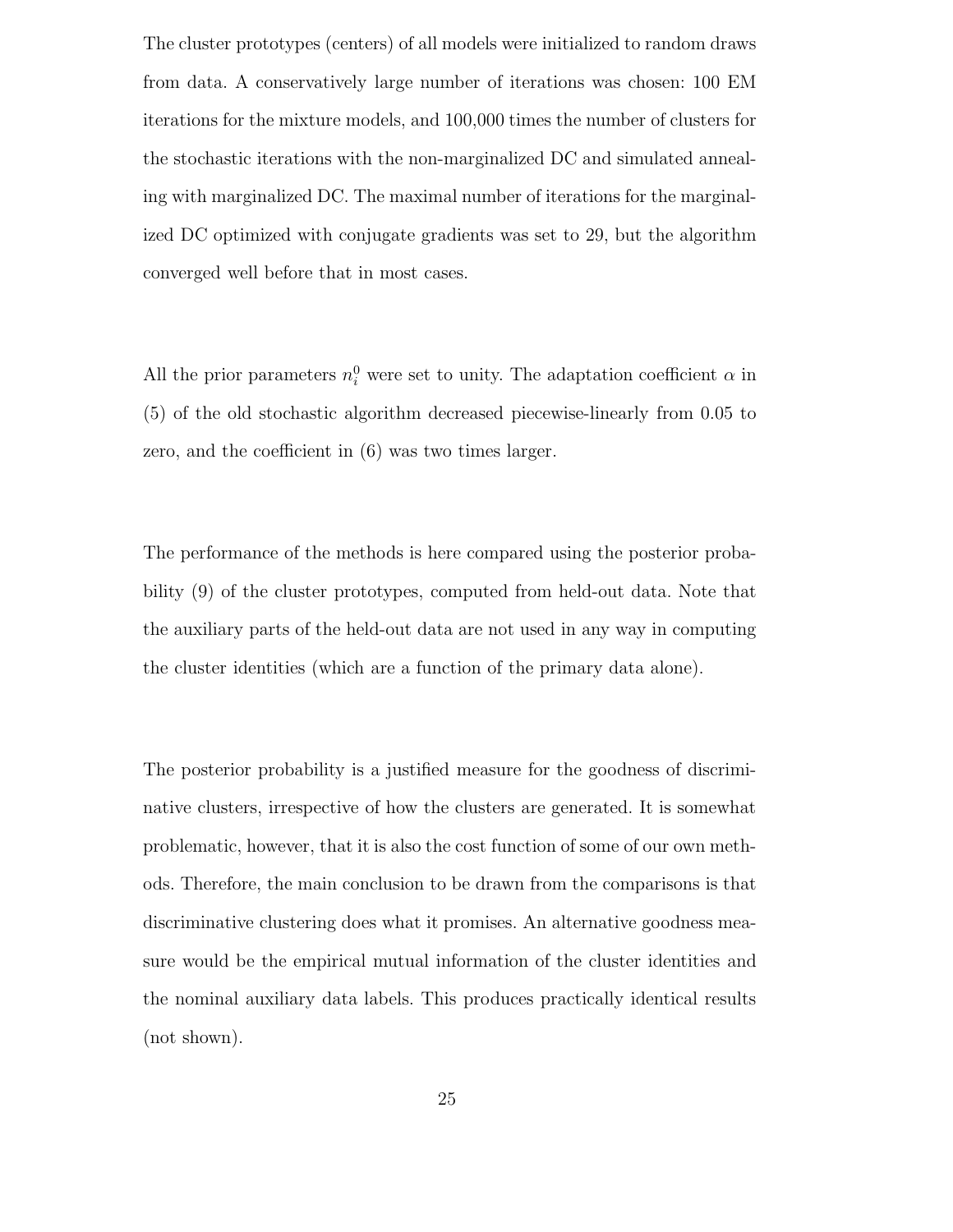## 7.2.2 Results

The significance of the performance differences was tested with two-tailed ttests over 10-fold cross-validation runs (Table 1). For each combination of a model and a cluster count, the smoothing parameter of the model was fixed to its best value found in the preliminary phase of the experiments.

The best DC variant was always significantly better than either of the non-DC methods. On Landsat and TIMIT data sets the marginalized MAP-variant is the best regardless of the number of clusters. In the more interesting cases, the five- and ten-cluster solutions, the best result is obtained with the conjugate gradient algorithm. On the Letter Recognition data, the old stochastic algorithm produces the best results, but the difference to the marginalized DC optimized with conjugate gradients is insignificant.

Three conclusions can be drawn. (i) The DC algorithms perform clearly better in their task than standard clustering algorithms, which is expected as they solve a problem not directly addressed by standard clustering. (ii) The new marginalized version gives results better than (two of the three data sets) or comparable to the old stochastic version. (iii) The two optimization algorithms of marginalized DC are comparable, the conjugate gradient algorithm having a clear edge on ten-cluster solutions. Because of its clearly faster computation, it is therefore the preferred choice in most cases.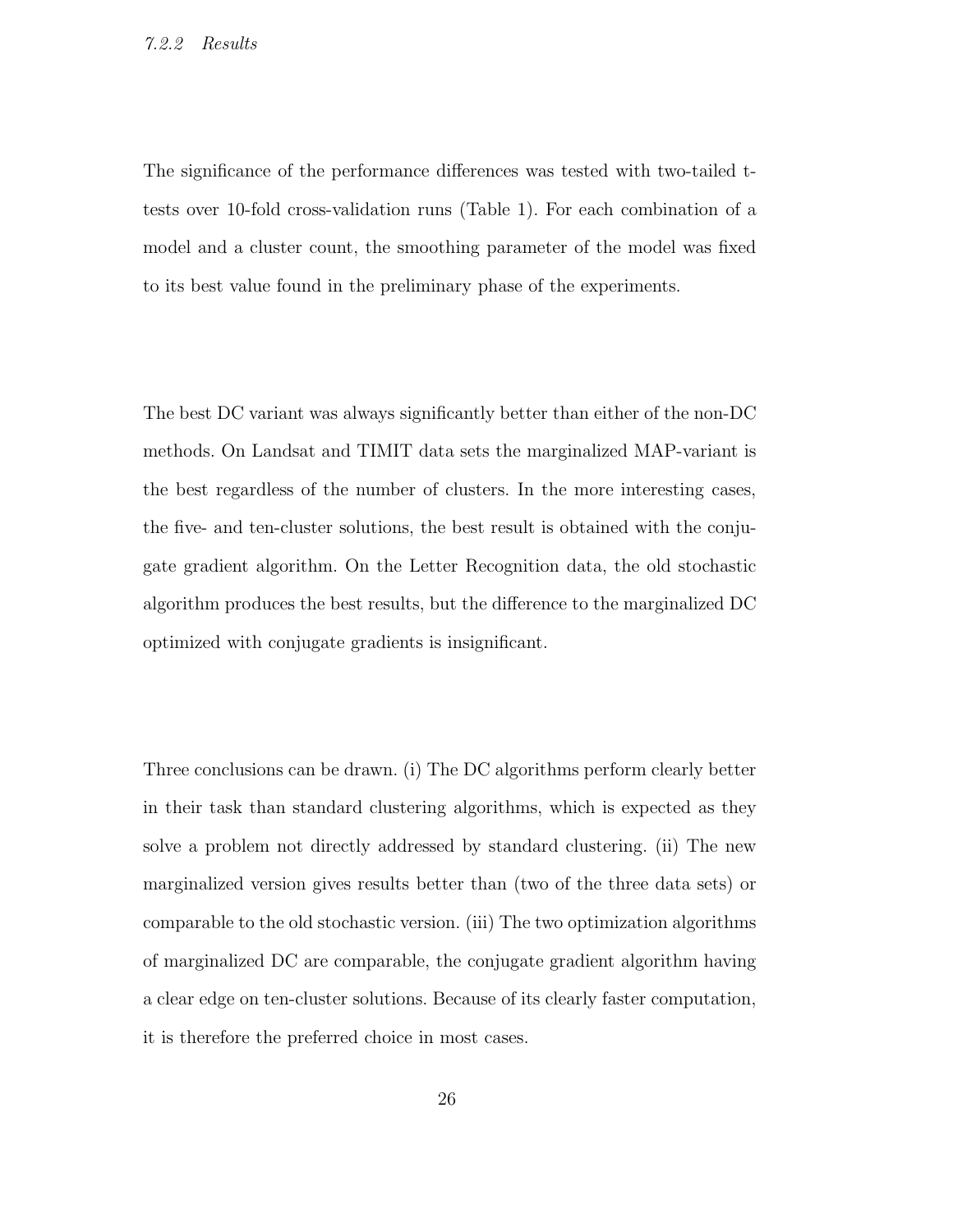## Table 1

Average cost (negative log posterior) of the algorithms over 10-fold cross-validation trials. Best performance for each cluster number  $(N_c)$  is shown in bold, and results with p-value under 0.01 (pairwise t-test) have been doubly underlined. Single underlining denotes p-value under 0.05. CG MAP: MAP estimation of smoothed DC by a conjugate gradient algorithm; SA MAP: MAP estimation by simulated annealing; sDC: DC by old stochastic algorithm; MoG: mixture of Gaussians; MDA2: a mixture model for joint probabilities.

| Data         | $N_c$          | CG MAP | <b>SA MAP</b> | sDC           | MoG           | MDA2          |
|--------------|----------------|--------|---------------|---------------|---------------|---------------|
| Landsat      | $\overline{2}$ | 833.86 | 828.75        | 953.78        | <u>913.87</u> | <u>918.86</u> |
| Landsat      | 5              | 472.40 | 493.03        | <u>701.10</u> | 623.09        | <u>649.77</u> |
| Landsat      | 10             | 432.81 | <u>455.07</u> | 550.52        | <u>504.74</u> | <u>494.64</u> |
| TIMIT        | $\overline{2}$ | 4651.1 | 4537.8        | 4577.3        | <u>4577.8</u> | 4550.6        |
| <b>TIMIT</b> | 5              | 4514.9 | 4516.6        | 4548.4        | <u>4584.4</u> | <u>4579.9</u> |
| <b>TIMIT</b> | 10             | 4860.3 | <u>4874.9</u> | 4886.0        | 5085.6        | 4953.4        |
| Letter       | $\overline{2}$ | 5904.2 | 5911.2        | 5928.3        | 6451.6        | 6126.66       |
| Letter       | 5              | 5109.4 | 5050.0        | 5046.3        | 6330.4        | 5436.8        |
| Letter       | 10             | 4704.8 | 4821.5        | 4632.3        | 6183.9        | 5186.0        |

# 7.3 Effect of Regularization

# 7.3.1 Methods

Next we compared the plain marginalized discriminative clustering model and its regularized variants on two data sets, with the final performance of the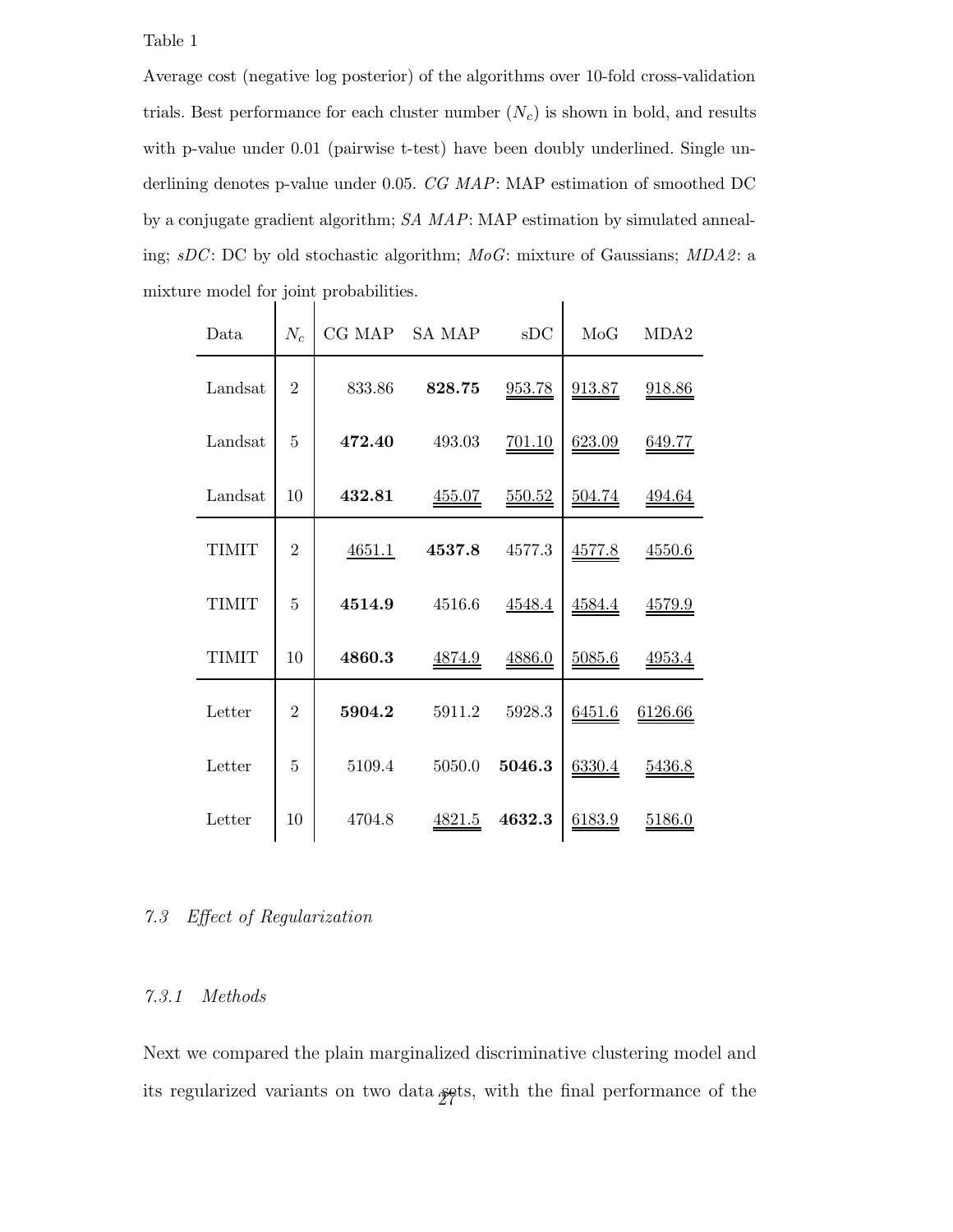models measured by the pure DC objective function (9), that is, without any regularization. The closest alternative mixture models were again included for reference, as was DC optimized with the stochastic on-line algorithm. To keep the experiment set manageable, no regularization methods were applied to the stochastic algorithm. This time also classical Euclidean vector quantization (K-means) was included for completeness, as it is used for regularization in one of the models. The marginalized DC models were optimized by the conjugate gradient algorithm, based on the results of the previous section.

Since the effects of regularization were expected to be most apparent for small data sets, the data were split into a number of smaller subsets on which a set of independent tests were made. The Landsat data was left out, because it had too few samples for the test setup.

The Letter Recognition data was split into five subsets. Two-fold modeling and testing for each subset gave a total of ten repetitions of ten-cluster solutions. The width parameter of the mixture components and smoothing, and the regularization parameters were selected by 5-fold cross-validation within each learning set. The parameters  $\{m_i\}$  were initialized to a random set of training samples. (Results with the K-means initialization appearing in Table 2 are from experiments that will be described later in the paper.)

A larger subset (99,983 samples) of the TIMIT collection was used, and it allowed us to use ten subsets, resulting in twenty repetitions (with parameters within each repetition selected by 3-fold cross validation).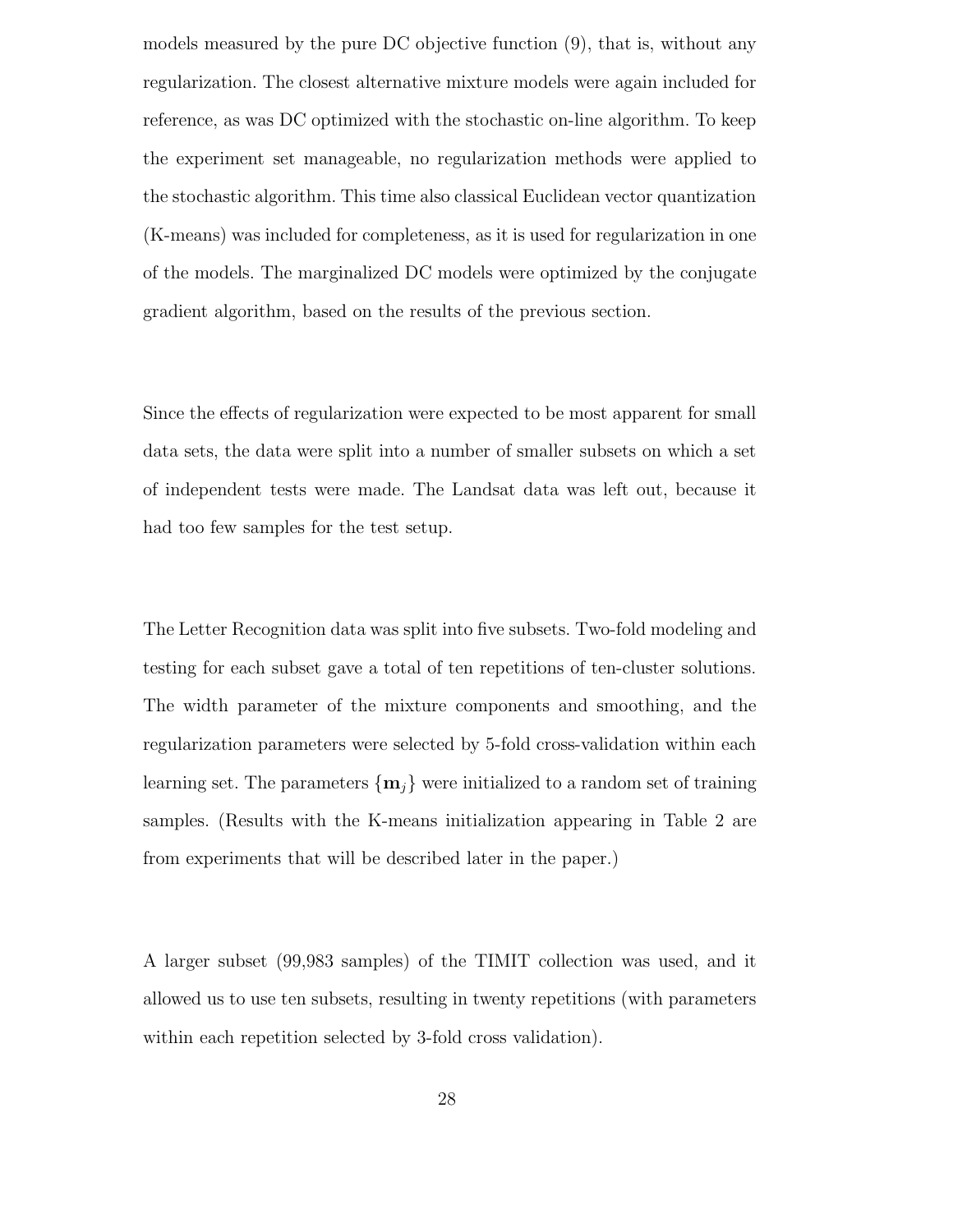## 7.3.2 Results

The best regularized methods were significantly better than plain marginalized discriminative clustering, which in turn produced better discriminative clusters than the reference methods. The results (columns "Letter rand" and "TIMIT rand" in Table 2) are clear for the TIMIT data, where the old stochastic algorithm is also significantly worse than the regularized marginalized DC. On the Letter Recognition data, the old stochastic algorithm was the best, as in the previous set of experiments (Section 7.2), but the difference to the best marginalized DC is insignificant. Note that DC regularized with the mixture of Gaussians is significantly better than plain marginalized DC also on the Letter Recognition data, although the difference is not visible in Table 2. Combined, these results show that regularization helps marginalized DC, but the performance compared to the old stochastic algorithm still depends on the data. The heuristic regularization with K-means seems to have slightly lower performance compared to the probabilistically justified mixture of Gaussians, but the difference is not significant.

In Figure 2, the effect of tuning the compromise between K-means and DC in VQ-regularization is demonstrated. As expected, increasing  $\lambda_{VQ}$  shifts the solution from optimizing the posterior probability (9) towards optimizing the K-means error. The new finding is the slanted L-form: slight regularization improves the predictive power of the clusters for the test set. Replacing Kmeans with a mixture of Gaussians gives a similar curve.

Finally we studied, by repeating the ten-cluster experiments of Table 2, whether replacing the random initialization with K-means would improve results and reduce variation between data sets. The results of almost all DC variants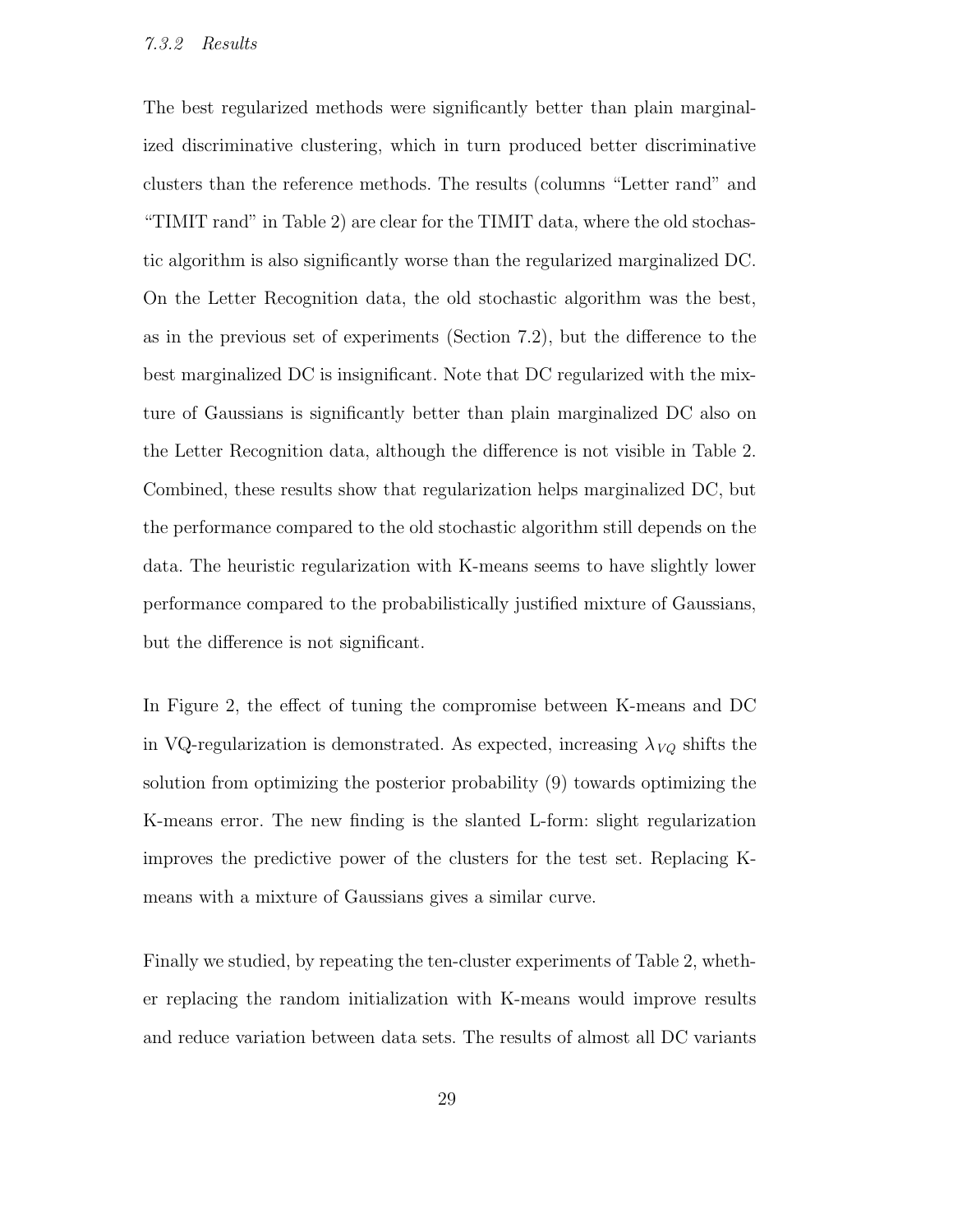Table 2

Comparison of marginalized discriminative clustering (DC) and its regularized versions DC-VQ (15), DC-MoG (14), and DC-EQ (12) on two data sets, Letter Recognition and TIMIT. The first line (sDC) comes from the old stochastic algorithm. Mixture of Gaussians (MoG), plain K-means (VQ), and joint density model MDA2 [13] have been included for reference. The results are presented for both random and K-means (VQ) initialization. Key: see Table 1, and note that p-values are here computed along columns, not rows.  $\overline{1}$ 

| Method           | Letter rand Letter VQ |               | TIMIT rand TIMIT VQ |                |
|------------------|-----------------------|---------------|---------------------|----------------|
| sDC              | 4769.1                | <u>4830.8</u> | <u> 13231</u>       | <u> 12792</u>  |
| DC               | <u>4961.9</u>         | 4816.9        | <u>12981</u>        | <u>12780</u>   |
| DC-VQ            | 4933.4                | 4779.5        | 12905               | 12767          |
| $DC-MoG$         | 4843.0                | 4763.7        | 12876               | 12718          |
| $DC-EQ$          | 4864.1                | 4699.8        | 12942               | <u> 12757 </u> |
| MoG              | $\underline{6174.9}$  | <u>6210.8</u> | <u> 13515 </u>      | <u>13494</u>   |
| VQ               | <u>6194.9</u>         | <u>6194.9</u> | <u> 13487 </u>      | <u> 13487 </u> |
| MDA <sub>2</sub> | 5206.4                | <u>5280.8</u> | <u> 13012 </u>      | <u> 12989 </u> |

improved significantly (columns "Letter VQ" and "TIMIT VQ" in Table 2). The only exception was the old stochastic algorithm on the Letter Recognition data; against expectation, its performance decreased. Regularized versions were still the best, but their relative goodness varied.

The results from the regularization experiments can be summarized into three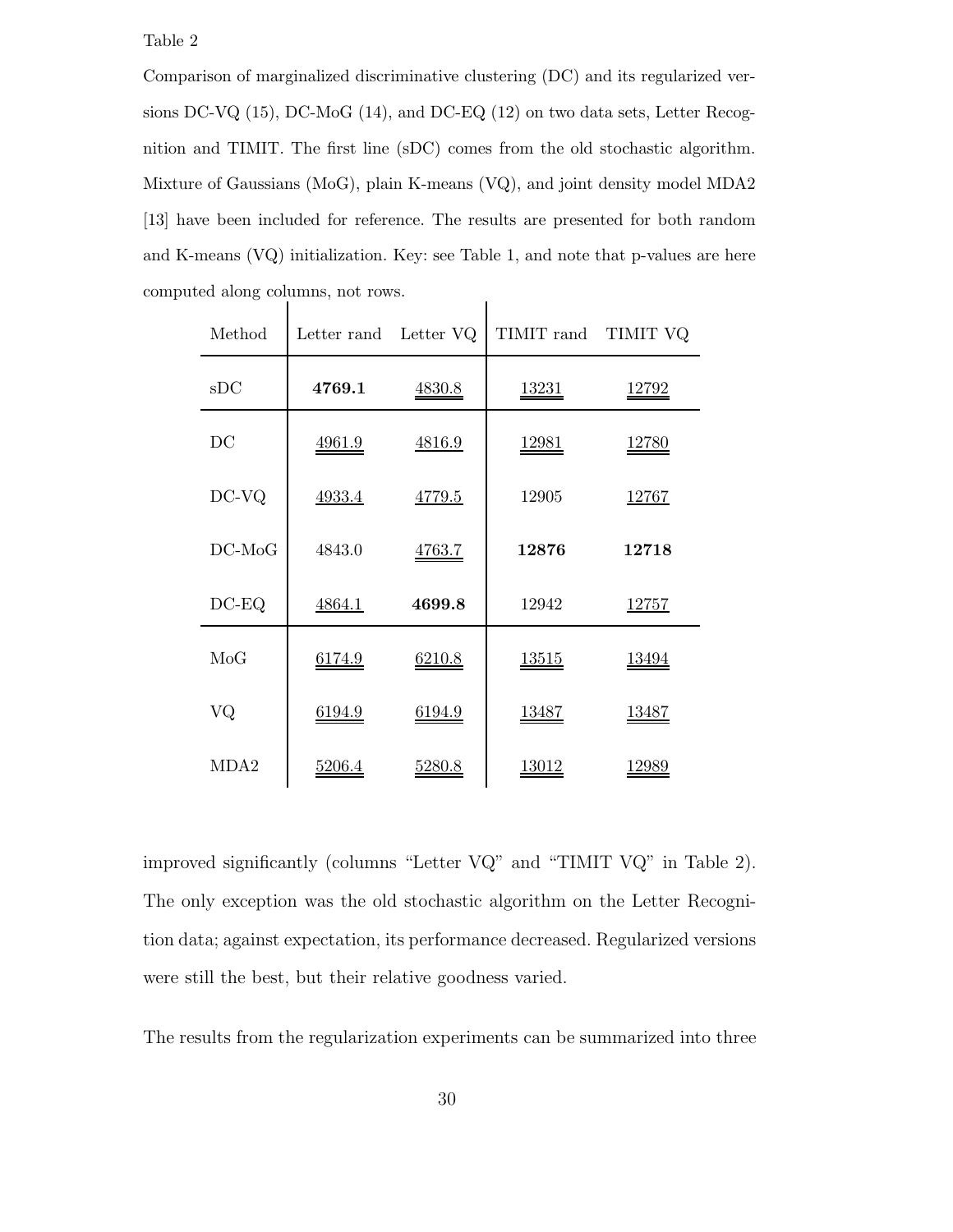

Fig. 2. The effect of tuning the VQ-regularization on TIMIT data. The curves show how the two components of the cost change as the amount of regularization is tuned. The two components are: K-means cost  $(E_{VQ})$  and predictive power  $(9;$ MAPDC). Small dots on the curves: VQ-regularized DC with varying parameter  $\lambda_{VQ}$ ; large dots from left to right: plain DC, MDA2, mixture of Gaussians (MoG), plain K-means (VQ). Solid line: test set; dashed line: learning set. Results are averages over cross-validation runs, and for computational reasons the parameter  $\sigma$  of the DC runs was not cross-validated but kept constant.

main points. (i) Regularization improves the performance of marginalized DC on small data sets. (ii) The relative performance of the two regularization principles depends on the data. (iii) Initialization by K-means significantly improves the performance, and should be used instead of random initialization.

### 8 Discussion

An algorithm for distributional clustering of continuous data, interpreted as covariates of discrete data, was reviewed and extended. With prototype distri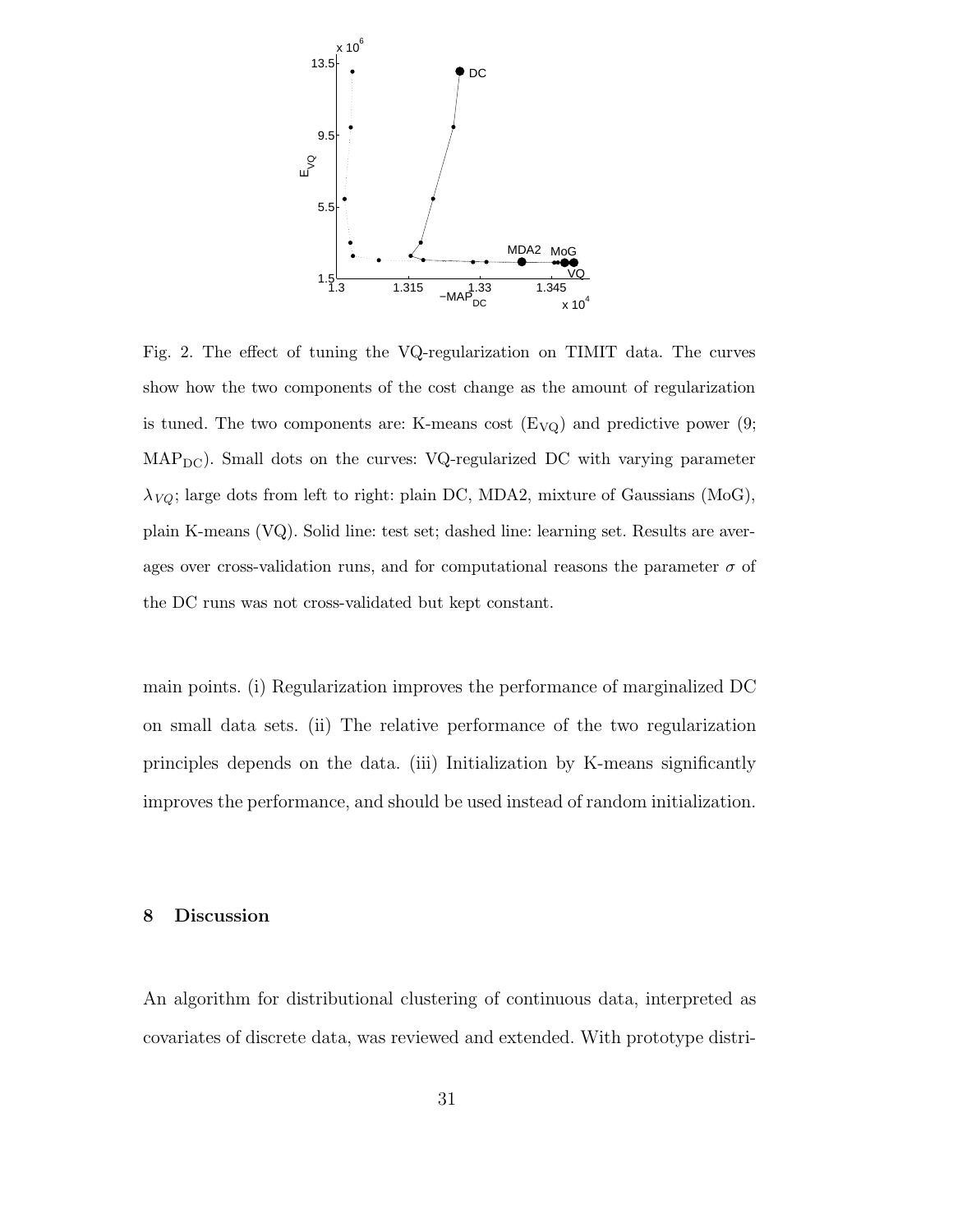butions of the discrete variable associated to Voronoi regions of the continuous data space, the regions are optimized to "predict" the discrete data well. In experiments the method produced better-discriminating clusters than other common methods.

The core DC model for  $p(c|\mathbf{x})$  is very close to models proposed earlier for classification (e.g. RBF; [18]). In DC, however, the main outcome are clusters of x, which enabled us to to marginalize out the parameters producing predictions of c. The new cost function takes into account the finite amount of data, and its maximization is equivalent to maximizing a Bayesian measure for statistical dependency in contingency tables.

Optimization of the new cost function leads to clustering results that are comparable to or better than those produced by the previously presented stochastic on-line algorithm. We also augmented the new cost function by two regularization methods. Similar kinds of regularization approaches are applicable also for the old infinite-data cost function.

In addition to the new cost function, this paper contains three new empirical results. (i) The fast optimization of smoothed Voronoi regions by conjugate gradients produces clusters comparable to those obtained by the considerably more time-consuming simulated annealing. (ii) The two regularization methods, equalization of the cluster sizes and shifting towards a joint distribution model, improve the results compared to plain DC. No conclusion could be drawn of the relative goodness of the two methods, however. (iii) Initialization is important: K-means is superior to initialization by random data.

Regularization by joint distribution modeling is interpretable as the inclusion of a term modeling the primary data in the cost function. The number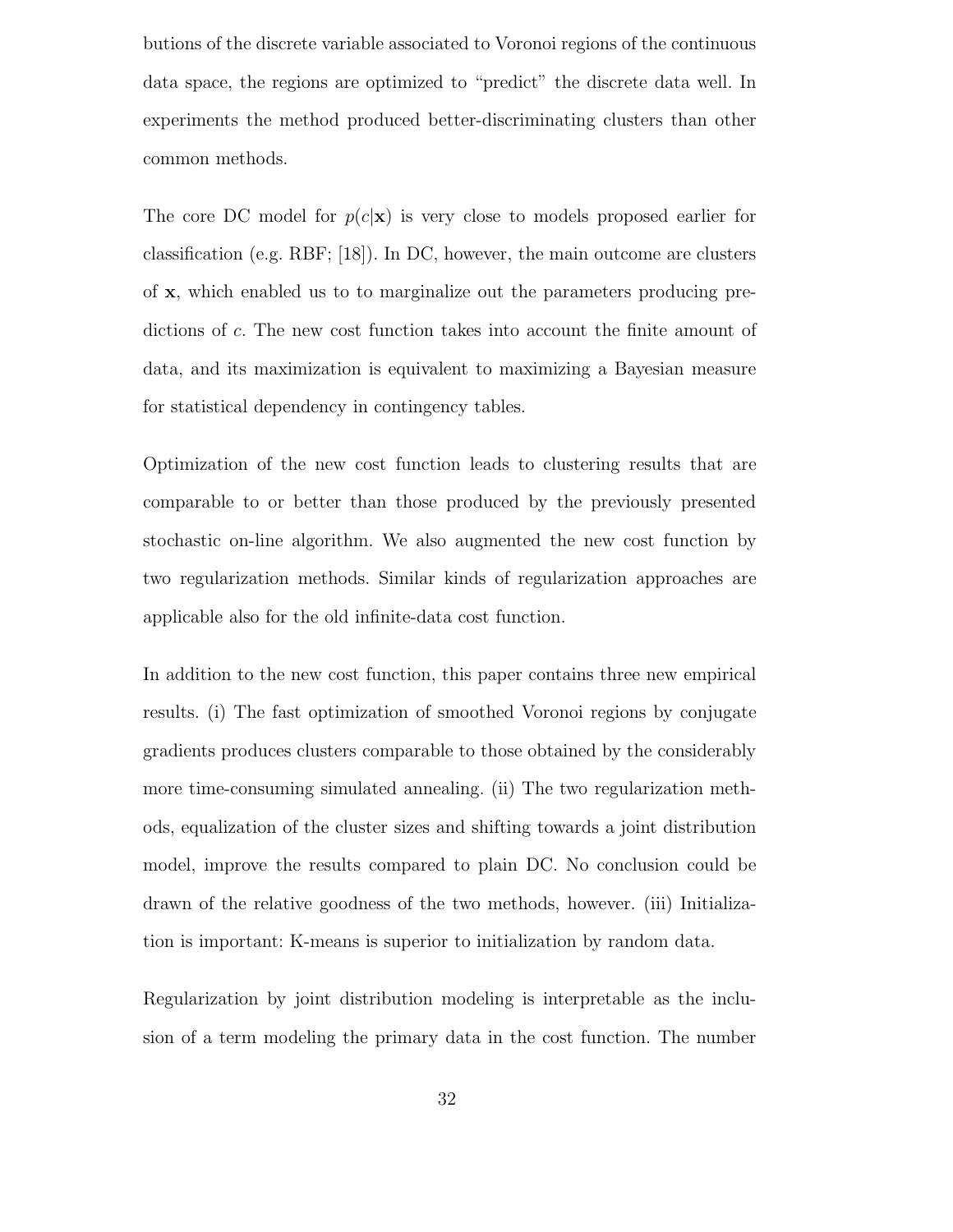of parameters in the regularized models is independent of the regularization parameter  $\lambda$ , and in this sense the model complexity is fixed. A regularized model therefore makes a compromise, tunable by  $\lambda$ , in representing variation of **x** associated with changes in  $p(c|\mathbf{x})$  (the DC task), and in representing all variation isotropically (the classical clustering task). In the experiments with regularization, performance on learning data is not impaired while test set performance improves significantly. For some reason, therefore, allocating resources to modeling  $p(x)$  improves generalization with respect to  $p(c|x)$ .

An adjustable combination of two mixture models was recently proposed for joint modeling of terms and hyperlinks in text documents [7]. Here a similar combination improved a discriminative (conditional-density) model. The joint distribution modeling approach also makes it possible to treat primary data samples lacking the corresponding auxiliary part as partially missing data, along the lines of "semisupervised learning" proposed for classification tasks [24].

Finally, the improvement obtained by K-means initialization hints at a practical optimization strategy that starts with standard clustering and tunes it gradually towards DC.

#### Acknowledgments.

This work was supported in part by the Academy of Finland, grant 52123, and by the IST Programme of the European Community, under the PASCAL Network of Excellence, IST-2002-506778. This publication only reflects the authors' views. The authors would like to thank Janne Nikkilä for insights on the contingency tables, and acknowledge that access rights to the materials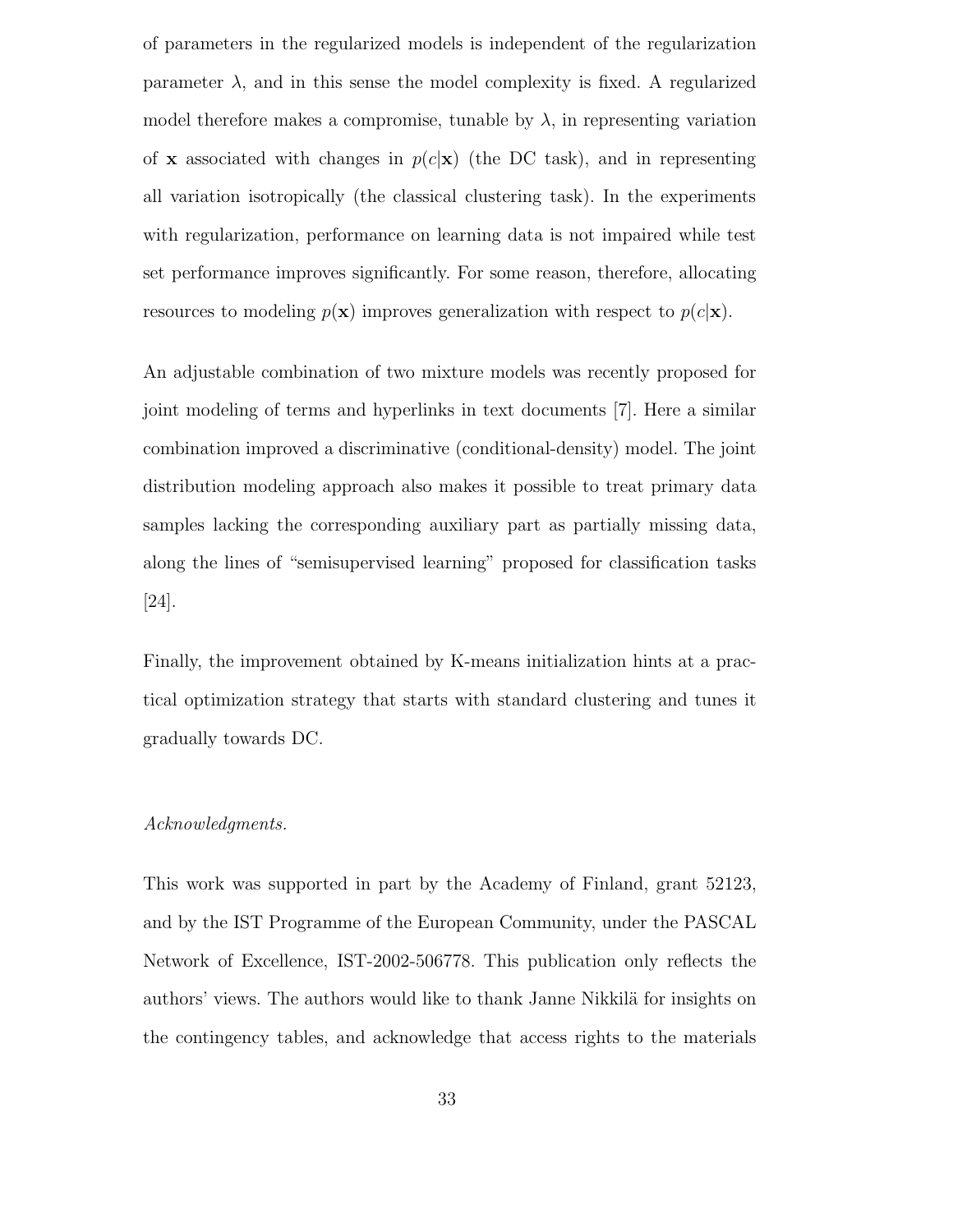produced in this project are restricted due to other commitments.

# A Connection of the Marginalized Likelihood to Mutual Information

Consider the objective function of the penalized clustering algorithm,

$$
C_{EQ}(\{\mathbf{m}_j\}) = \sum_{ij} \log \Gamma(n_i^0 + n_{ji}) - (1 + \lambda) \sum_j \log \Gamma(N^0 + N_j)
$$

which (up to a constant) reduces to (9) if  $\lambda = 0$ . The Stirling approximation  $\log \Gamma(s + 1) = s \log s - s + \mathcal{O}(\log s)$  applied to (9) yields

$$
C_{EQ}(\{\mathbf{m}_j\}) = \sum_{ij} (n_{ji} + k_{ji}) \log(n_{ji} + k_{ji}) - (1+\lambda) \sum_j (N_j + k_j) \log(N_j + k_j) + \mathcal{O}(\log N) ,
$$

where  $k_{ji}$  and  $k_j$  are constants that depend on the prior. Note that  $N \ge N_j \ge$  $n_{ji}$ .

The zeroth-order Taylor expansion  $\log(s+k) = \log s + \mathcal{O}\left(\frac{k}{s}\right)$  $\frac{k}{s}$ ) gives

$$
C_{EQ}(\{\mathbf{m}_j\}) = \sum_{ij} n_{ji} \log n_{ji} - (1+\lambda) \sum_j N_j \log N_j + \mathcal{O}(\log N).
$$

Division by  $N$  then gives

$$
\frac{C_{EQ}(\{\mathbf{m}_j\})}{N} = \sum_{ij} \frac{n_{ji}}{N} \log \frac{n_{ji}/N}{N_j/N} - \lambda \sum_j \frac{N_j}{N} \log \frac{N_j}{N} - \lambda \log N + \mathcal{O}\left(\frac{\log N}{N}\right) ,
$$

where  $n_{ji}/N$  approaches  $p_{ji}$ , that is, the probability of class i in cluster j, and  $N_j/N$  approaches  $p_j$  as the number of data samples increases. Hence,

$$
\frac{C_{EQ}(\{\mathbf{m}_j\})}{N} \to \sum_{ij} p_{ji} \log \frac{p_{ji}}{p_j p_i} - \sum_i p_i \log 1/p_i + \lambda \sum_j p_j \log 1/p_j - \lambda \log N,
$$

where the first term is the mutual information, the second term is a constant (with respect to  $\{\mathbf{m}_j\}$ ), the third term is  $\lambda$  times the entropy of  $p_j$ , and the last term does not depend on the parameters.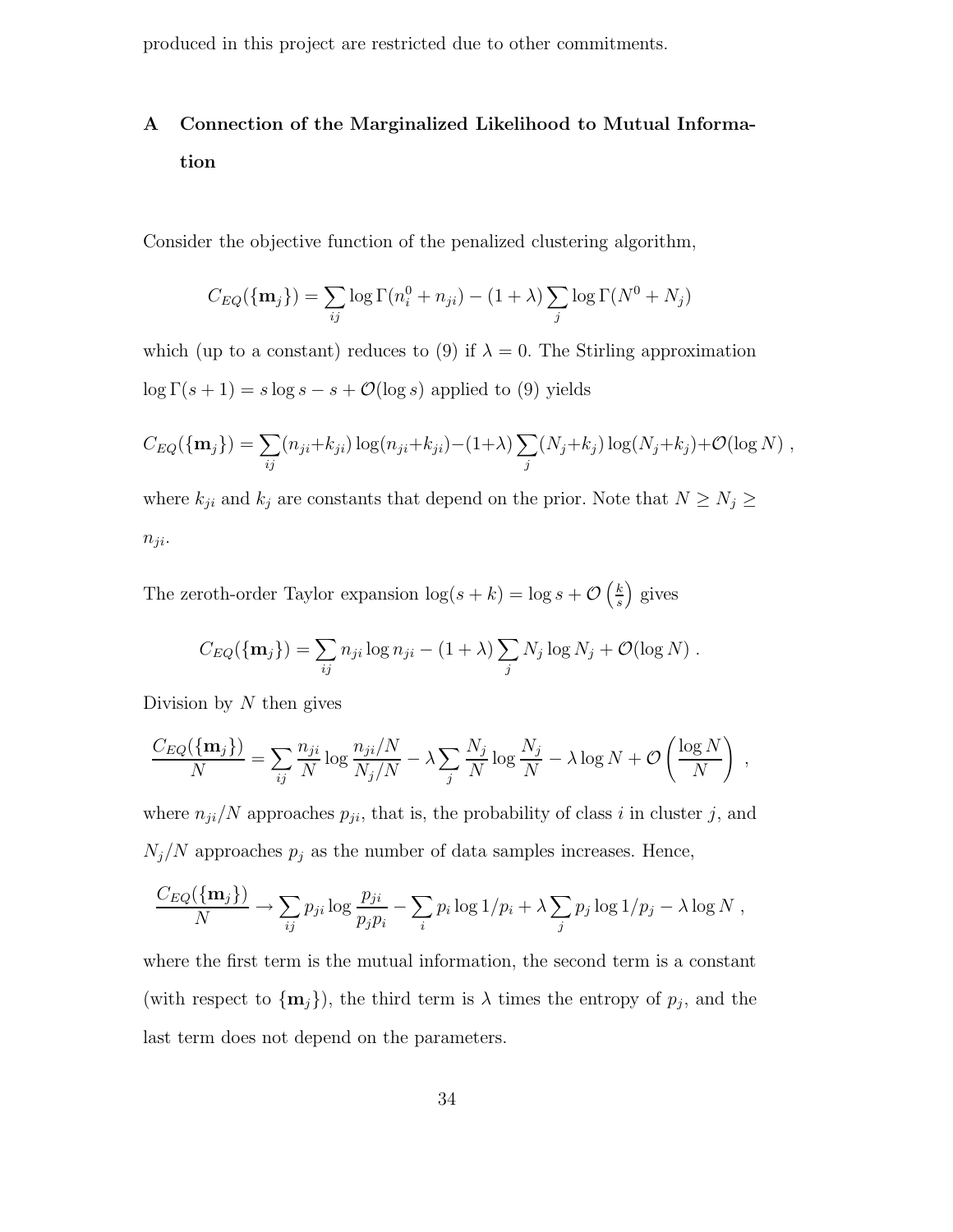For  $\lambda = 0$  the result is equal to mutual information added by a constant.

# B Gradient of the Marginalized Likelihood

Denote for brevity  $t_{ji} = n_{ji} + n_i^0$  and  $T_j = \sum_i t_{ji}$ . The gradient of (10) with respect to  $\mathbf{m}_j$  is

$$
\frac{\partial}{\partial \mathbf{m}_j} \log p(\{\mathbf{m}_j\}|D^{(c)}, D^{(x)}) = \sum_{il} \Psi(t_{li}) \sum_{c(\mathbf{x})=i} \frac{\partial}{\partial \mathbf{m}_j} y_l(\mathbf{x}) - \sum_{\mathbf{x},l} \Psi(T_l) \frac{\partial}{\partial \mathbf{m}_j} y_l(\mathbf{x}) \n= \sum_{\mathbf{x},l} [\Psi(t_{l,c(\mathbf{x})}) - \Psi(T_l)] \frac{\partial}{\partial \mathbf{m}_j} y_l(\mathbf{x}).
$$

It is straightforward to show that for normalized Gaussian membership functions

$$
\frac{\partial}{\partial \mathbf{m}_j} y_l(\mathbf{x}) = \frac{1}{\sigma^2} (\mathbf{x} - \mathbf{m}_j) (\delta_{lj} - y_l(\mathbf{x})) y_j(\mathbf{x}).
$$

Substituting this to the gradient gives

$$
\sigma^2 \frac{\partial}{\partial \mathbf{m}_j} \log p(\{\mathbf{m}_j\}|D^{(c)}, D^{(x)}) = \sum_{\mathbf{x},l} (\mathbf{x} - \mathbf{m}_j)(\delta_{lj} - y_l(\mathbf{x}))y_j(\mathbf{x})[\Psi(t_{l,c(\mathbf{x})}) - \Psi(T_l)].
$$
\n(B.1)

The final form (11) for the gradient results from applying the identity

$$
\sum_{l} (\delta_{lj} - y_l) y_j L_l = \sum_{l} y_l y_j (L_j - L_l)
$$

to (B.1).

# C Connection of Marginalized Likelihood to Contingency Tables

A connection between the posterior probability (8) and a Bayesian measure for statistical dependency in contingency tables is derived below. Note that in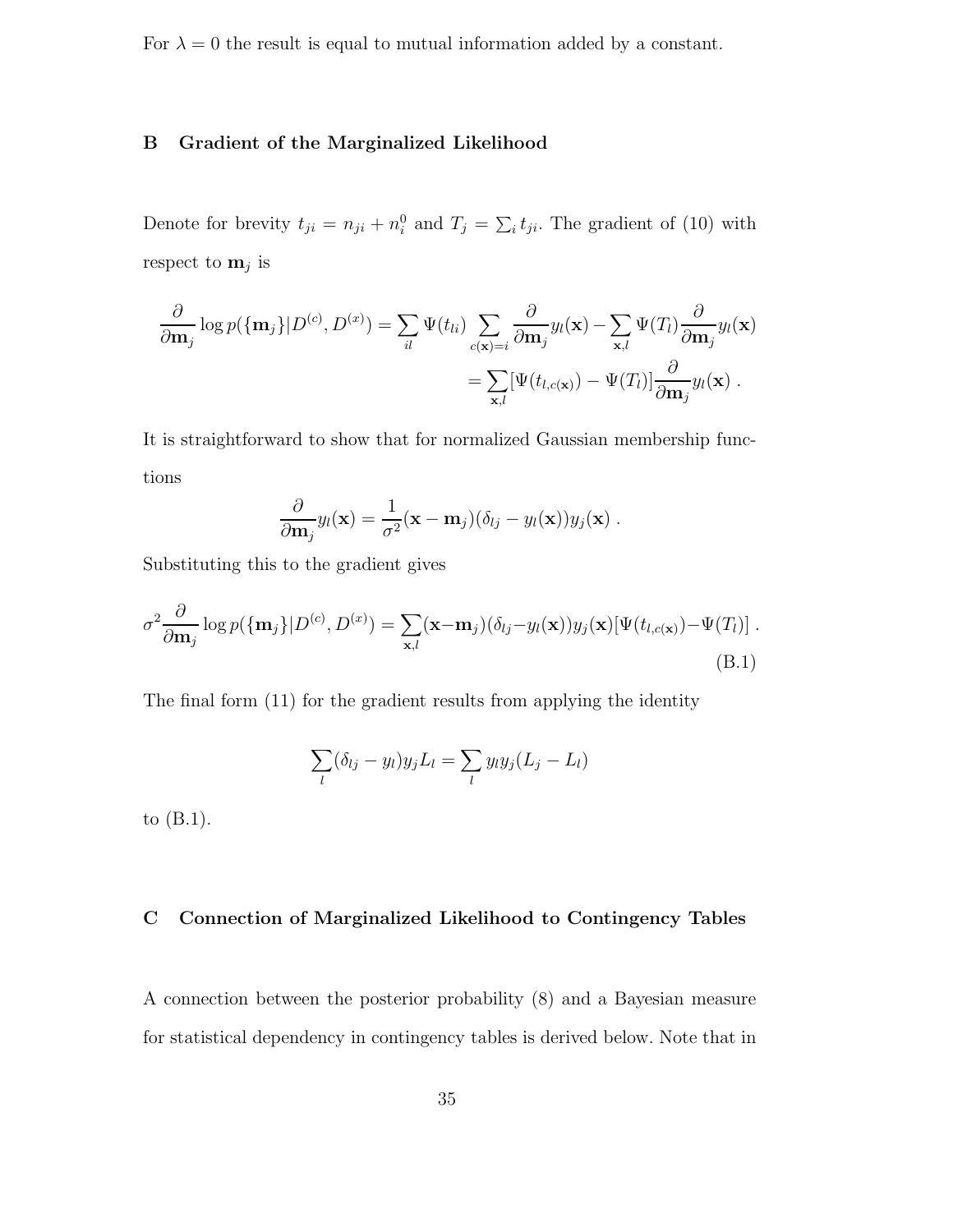contrast to a connection with mutual information, which could in principle be used to measure statistical dependency, this connection is non-asymptotic.

Denote the number of samples in the ith auxiliary category, that is, the number of entries in the *i*th column margin of the contingency table, by  $n(c_i)$ . In our application of contingency tables only this margin is fixed—the other consists of the discriminative clusters and therefore depends on the cluster centroids  ${m}.$ 

As explained in Section 4, evidence for dependence of the margin variables can be quantified with the Bayes factor, implicating the relative strength of evidence for dependence (see [11] for an advanced treatment with infinite mixtures). For computing the Bayes factor, assumptions of dependence and independence are encoded into the joint prior distribution of data over the cells: Under the hypothesis  $H$  of independence between the rows and columns, the prior probability of data in each cell is the product of margin (Dirichlet) prior probabilities, whereas under the hypothesis of dependence, the prior is simply one Dirichlet distribution over all the cells.

The Dirichlet distribution has a sharpness parameter which may be interpreted as the amount of "prior data." For the hypothesis of dependence  $\bar{H}$ , the Dirichlet prior with the same amount of prior data, denoted here by  $n^0$ , in each cell of the whole contingency table has been used. Under the *hypothesis* of dependence H, we need a Dirichlet prior for the columns and the rows. For the row margin, a Dirichlet distribution with an equal amount of prior data for each row has been used. In contrast to Good [11], we assume the same total amount of "prior data" under both hypotheses. Then the prior sample size of rows under H is  $N^0 = \sum_i n^0$ , the prior for  $\overline{H}$  marginalized. The prior for the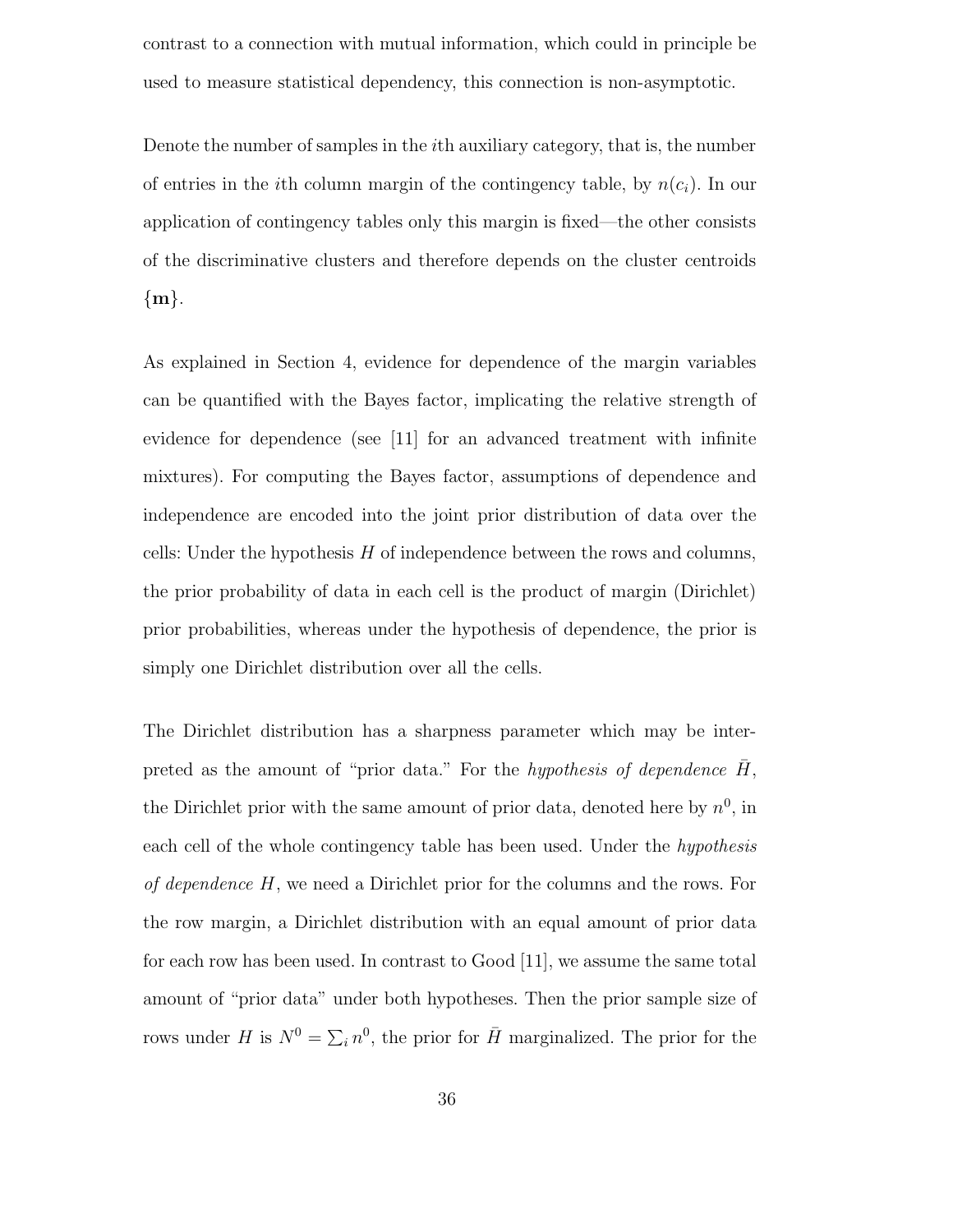column margin follows similarly from consistency (detailed below). The Bayes factor against  $H$ , conditioned on the column margin, is then

$$
\frac{P(\{n_{ji}\}|\{n(c_i)\},\bar{H})}{P(\{n_{ji}\}|\{n(c_i)\},H)}.\t(C.1)
$$

The denominator is

$$
P({n_{ji}}|H) = P({n_{ji}}, {N_j}, {n(c_i)}|H)
$$
  
= 
$$
P({n_{ji}}|{N_j}, {n(c_i)}, H)P({N_j}|H)P({n(c_i)}|H).
$$

The first factor, the frequencies of data in the table given the margins, follows the hypergeometric distribution, and the second factor  $P({N_j}|H)$  is

$$
P({N_j}|H) = \int_{\theta} P({N_j}|\theta) p(\theta|H) d\theta, \qquad (C.2)
$$

where  $p(\theta|H)$  is the Dirichlet prior and  $\theta$  are the parameters of the multinomial distribution. For multinomial data  $N_j$  with K nominal values and the Dirichlet prior with an equal amount  $N^0 = \sum_i n^0$  of prior data for each of the K values (formula  $2.5$  in [11]),

$$
P(\lbrace N_j \rbrace | H) = \frac{\Gamma(KN^0) N! \prod_j \Gamma(N_j + N^0)}{\Gamma(N^0)^K \Gamma(N + KN^0) \prod_j N_j!}.
$$
 (C.3)

We get a similar expression for the third factor  $P(\lbrace n(c_i)\rbrace | H)$ , but as it is independent of the cluster solution and only depends on the column margin  $\{n(c_i)\}$ which is fixed from the viewpoint of DC, we have omitted the derivation. (For consistency, the columns would have the amount  $Kn^0$  of prior data.)

The numerator of (C.1) is

$$
P({n_{ji}}|{n_{cj}}), \bar{H}) = \frac{P({n_{ji}}|\bar{H})}{P({n_{cj}})|\bar{H})},
$$

where  $P(\lbrace n_{ji} \rbrace | \bar{H})$  is similar to (C.3) but the products go over all cells of the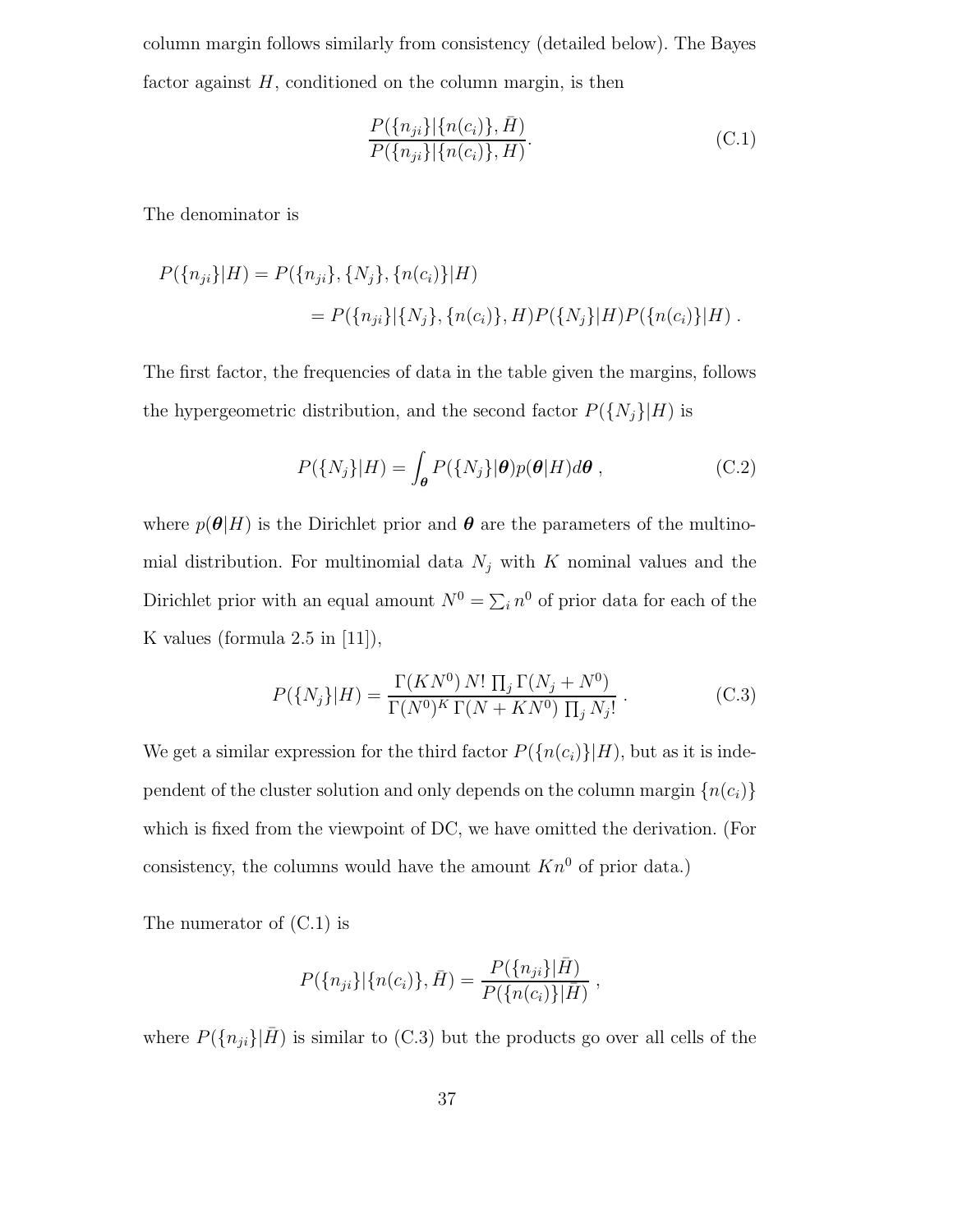table and the prior data is  $n^0$  for each cell. We have  $P({n_{ji}}|\bar{H}) \propto \prod_{i,j} \Gamma(n_{ji} +$  $n^0$ ), with irrelevant factors omitted. The margin  $P(\lbrace n(c_i)\rbrace | \bar{H})$ , on the other hand, is identical to  $P({n(c_i)}|H)$  and again a constant for DC.

After these considerations, the Bayes factor can be written as

$$
\frac{P(\{n_{ji}\}|\{n(c_i)\},\bar{H})}{P(\{n_{ji}\}|\{n(c_i)\},H)} = \frac{\prod_{i,j}\Gamma(n_{ji}+n^0)}{\prod_j(N_j+N^0)}\times \text{const.} = p(\{\mathbf{m}_j\}|D^{(c)},D^{(x)})\times \text{const.},
$$

where the constant depends on neither  $N_j$  nor  $n_{ji}$ .

## References

- [1] A. Agresti, A survey of exact inference for contingency tables, Statistical Science 7 (1992) 131–153.
- [2] S. Becker, Mutual information maximization: models of cortical selforganization, Network: Computation in Neural Systems 7 (1996) 7–31.
- [3] C. L. Blake, C. J. Merz, UCI repository of machine learning databases, http://www.ics.uci.edu/∼mlearn/MLRepository.html (1998).
- [4] D. Blei, A. Y. Ng, M. I. Jordan, Latent Dirichlet allocation, Journal of Machine Learning Research 3 (2003) 993–1022.
- [5] W. Buntine, Variational extensions to EM and multinomial PCA, in: T. Elomaa, H. Mannila, H. Toivonen (Eds.), Proceedings of the ECML'02, 13th European Conference on Machine Learning (Springer, Berlin, 2002) 23–34.
- [6] G. Celeux, G. Govaert, A classification EM algorithm for clustering and two stochastic versions, Computational Statistics & Data Analysis 14 (1992) 315– 332.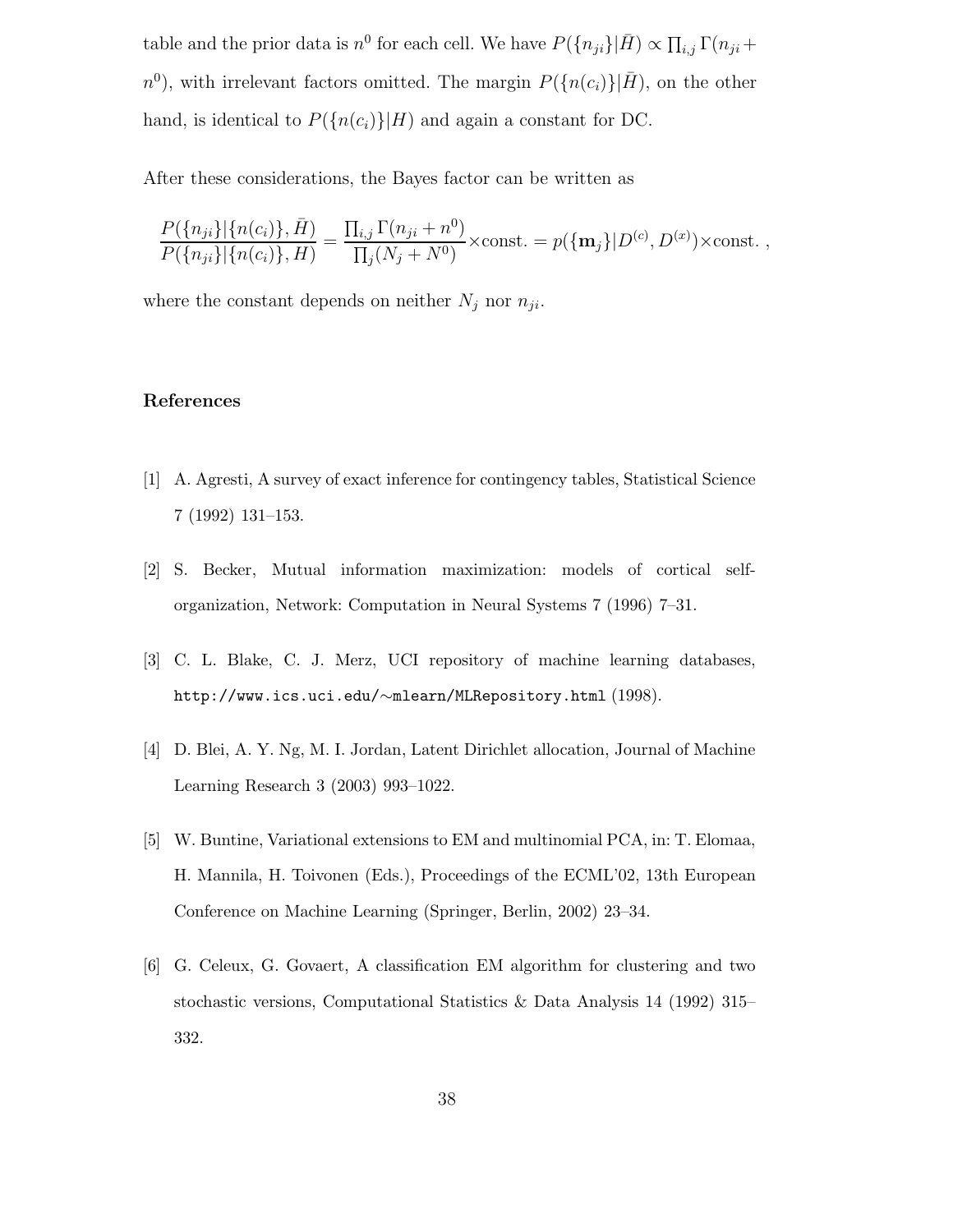- [7] D. Cohn, T. Hofmann, The missing link—a probabilistic model of document content and hypertext connectivity, in: T. Leen, T. Dietterich, V. Tresp (Eds.), Advances in Neural Information Processing Systems 13 (MIT Press, Cambridge, MA, 2001).
- [8] T. M. Cover, J. A. Thomas, Elements of Information Theory (Wiley, New York, 1991).
- [9] R. A. Fisher, On the interpretation of  $\chi^2$  from the contingency tables, and the calculation of P, Journal of the Royal Statistical Society 85 (1922) 87–94.
- [10] G. H. Freeman, J. H. Halton, Note on an exact treatment of contingency, goodness of fit and other problems of significance, Biometrika 38 (1951) 141– 149.
- [11] I. J. Good, On the application of symmetric Dirichlet distributions and their mixtures to contingency tables, Annals of Statistics 4 (1976) 1159–1189.
- [12] T. Hastie, R. Tibshirani, Discriminant analysis by Gaussian mixtures, Journal of the Royal Statistical Society B 58 (1996) 155–176.
- [13] T. Hastie, R. Tibshirani, A. Buja, Flexible discriminant and mixture models, in: J. Kay, D. Titterington (Eds.), Neural Networks and Statistics (Oxford University Press, Oxford, 1995).
- [14] T. Hofmann, Unsupervised learning by probabilistic latent semantic analysis, Machine Learning 42 (2001) 177–196.
- [15] S. Kaski, J. Sinkkonen, Principle of learning metrics for data analysis, The Journal of VLSI Signal Processing-Systems for Signal, Image, and Video Technology, Special Issue on Machine Learning for Signal Processing 37 (2004) 177–188.
- [16] S. Kaski, J. Sinkkonen, J. Peltonen, Bankruptcy analysis with self-organizing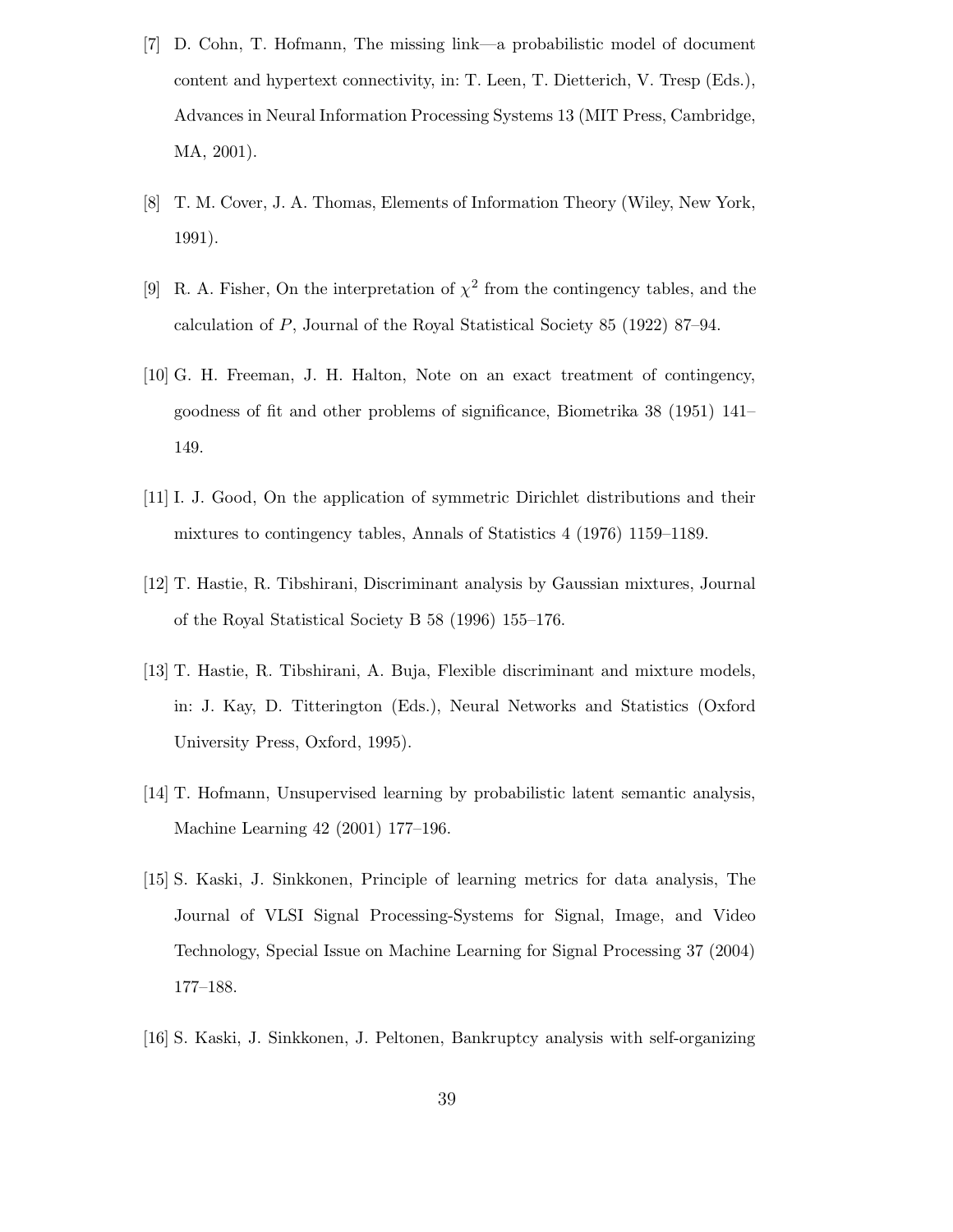maps in learning metrics, IEEE Transactions on Neural Networks 12 (2001) 936–947.

- [17] T. Kohonen, Self-Organizing Maps, 3rd Edition (Springer, Berlin, 2001).
- [18] D. J. Miller, H. S. Uyar, A mixture of experts classifier with learning based on both labelled and unlabelled data, in: M. Mozer, M. Jordan, T. Petsche (Eds.), Advances in Neural Information Processing Systems 9 (MIT Press, Cambridge, MA, 1997) 571–577.
- [19] A. Y. Ng, M. I. Jordan, On discriminative vs. generative classifiers: A comparison of logistic regression and naive Bayes, in: T. G. Dietterich, S. Becker, Z. Ghahramani (Eds.), Advances in Neural Information Processing Systems 14 (MIT Press, Cambridge, MA, 2002).
- [20] F. Pereira, N. Tishby, L. Lee, Distributional clustering of English words, in: Proceedings of the 30th Annual Meeting of the Association for Computational Linguistics (ACL, Columbus, OH, 1993) 183–190.
- [21] J. Sinkkonen, S. Kaski, Clustering based on conditional distributions in an auxiliary space, Neural Computation 14 (2002) 217–239.
- [22] N. Slonim, N. Tishby, Agglomerative information bottleneck, in: S. A. Solla, T. K. Leen, K.-R. Müller (Eds.), Advances in Neural Information Processing Systems 12 (MIT Press, Cambridge, MA, 2000) 617–623.
- [23] N. Slonim, Y. Weiss, Maximum likelihood and the information bottleneck, in: S. Becker, S. Thrun, K. Obermayer (Eds.), Advances in Neural Information Processing Systems 15 (MIT Press, Cambridge, MA, 2003) 335–342.
- [24] M. Szummer, T. Jaakkola, Kernel expansions with unlabeled examples, in: T. Leen, T. Dietterich, V. Tresp (Eds.), Advances in Neural Information Processing Systems 13 (MIT Press, Cambridge, MA, 2001) 626–632.